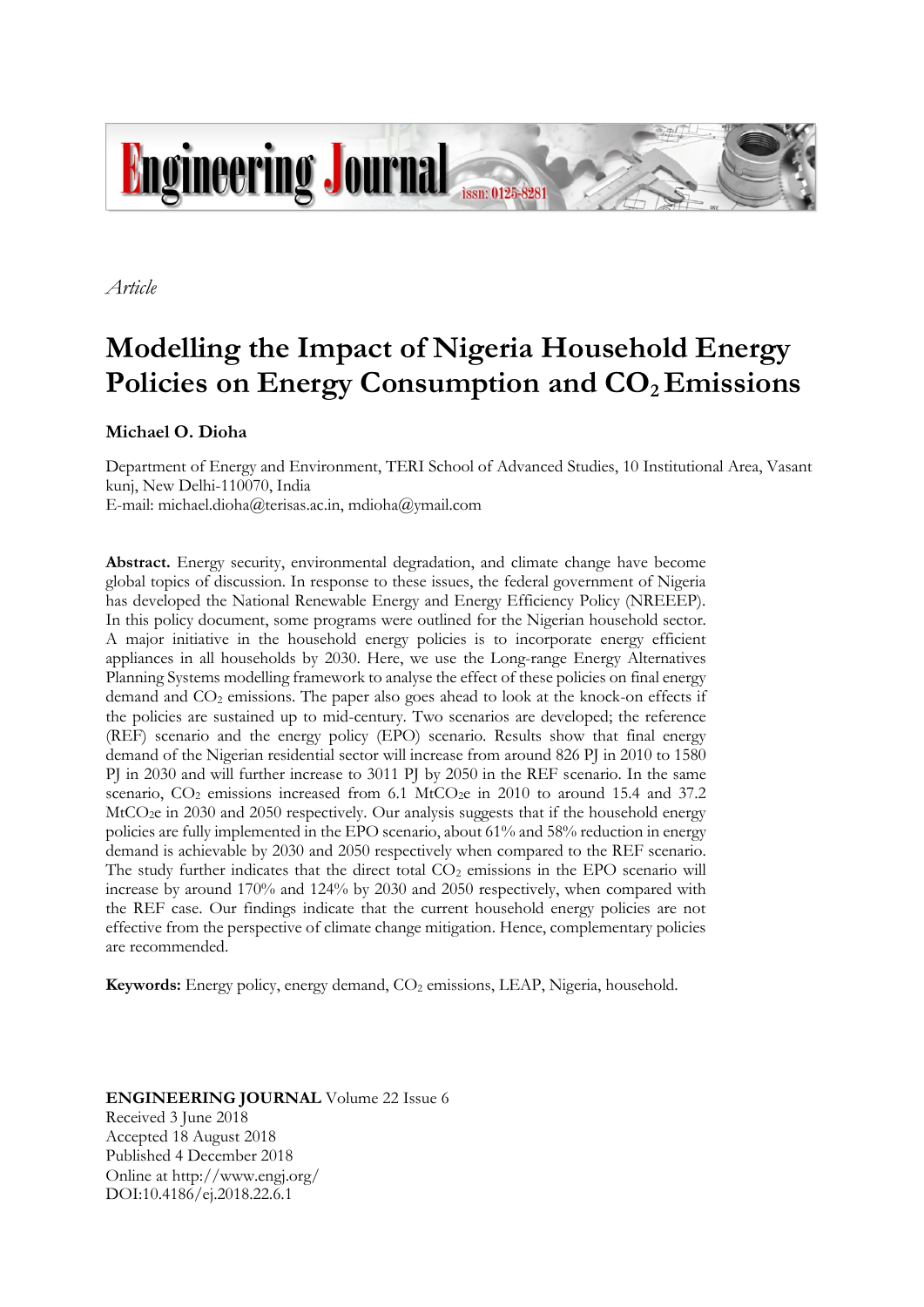#### **1. Introduction**

The 5<sup>th</sup> assessment report of the Intergovernmental Panel on Climate change (IPCC) established the impact of anthropogenic activities on the climate. The report indicated that anthropogenic greenhouse gas (GHG) emissions have increased since the pre-industrial era which has been driven mainly by population and economic growth. This has led to higher concentrations of carbon dioxide, nitrous oxide, and methane in the atmosphere [1]. The impact of climate change is felt by everyone and is seen in the melting of the polar ice caps and the rising of the sea levels. Most GHG emissions arise from energy-related activities such as combustion of fossil fuels for electricity generation, transportation, and other economic activities. This has become the reason why energy production and consumption pattern has been given special attention in tackling climate change. To reduce GHG emissions and thus combat climate change, the use of renewable energy technologies is required [2]–[4].

Climate change has had severe impacts in Nigeria in the past decade. For examples; the Post Disaster Need Assessment (PDNA) report following the 2012 flood in Nigeria showed that the total worth of the damage amounted to USD 17 billion which was about 1.4% of the real GDP in that year [5]. The drying up of Lake Chad from around 45000 km<sup>2</sup> in 1960 to below 3000 km<sup>2</sup> in 2007 is mainly because of the increasing adverse effects of climate change in that region. Also, hydro-electric power generation has been highly impacted on negatively from low water inflow into the dams and water transportation is also getting difficult [6]. Considering these severe problems, climate change poses a daunting threat to the achievement of Nigeria socio-economic development goals.

Nigeria is a signatory to the United Nations Framework Convention on Climate Change (UNFCCC), Kyoto protocol, and Paris Accord. It has also been actively participating in the global action to mitigate climate change. The federal government of Nigeria has developed the National Renewable Energy and Energy Efficiency Policy (NREEEP) with the objective of providing energy security as well as mitigating climate change. The policy document outlined robust programs that include large-scale deployment of renewable energy technologies and the use of energy efficient technologies in the agriculture, commercial, transport, industry and residential/household sectors of Nigeria [7]. The policies for the household sector states that the Nation shall encourage the use of energy-efficient and environmentally safe technologies in the household and provision of access to clean and modern fuels by 2030. The document also laid down the short, medium and long terms strategies for achieving these policies [7].

The household sector is therefore, not left out in the efforts towards combating climate change as this sector also contributes to national GHG inventory. Most of the household energy-related activities like lighting and cooking produce GHGs [8]. Furthermore, the use of fossil fuel-based generators as backup for the unstable power supply in the residential sector accounts for high GHGs emissions. It has been estimated that a 5 kW diesel generator can produce twice the emissions of a coal power plant which is usually regarded as the main cause of environmental pollution and produces about  $1000 \text{ gCO}_2/\text{kWh}$  [9], [10].

Carbon dioxide  $(CO_2)$  has been identified as the most prominent GHG which is produced by anthropogenic activities and accounts for about 60% of the increase in climate forcing since the pre-industrial era. It is estimated that about 1440 billion tonnes of CO<sub>2</sub> have been released into the atmosphere between 1751 – 2013 [11]. CO<sup>2</sup> is not harmful to plants but dangerous to the climate with respect to human survival. The increase of  $CO<sub>2</sub>$  in the atmosphere warms the lower atmosphere and cools the upper atmosphere and this result to increase in the global surface temperature.  $CO<sub>2</sub>$  stays for a very long time in the atmosphere compared to other GHGs. Methane (CH4) emissions take about 10 years to leave the atmosphere and possibly converts into CO<sup>2</sup> while Nitrous oxide (N2O) takes about 100 years to leave the atmosphere. However, for CO2, most of the emissions will leave the atmosphere before 100 years but a fraction of 20% will remain and still exist in the atmosphere for over 700 years from the time of emission. This implies that our unborn generations will suffer the consequences of our actions today if serious efforts are not taken towards reducing  $CO<sub>2</sub>$  emissions [12].

Energy system models are used to describe and explore the futures of the energy system of a sector or region. They are used to inform policy makers about the effectiveness and implications of various energy and climate policies. Generally, two types of energy system models are used to analyse energy demand and GHG emissions, namely: bottom-up engineering models and top-down macroeconomic models [13].

The bottom-up models use an engineering approach to allow a detailed representation of technologies using different data but differ much in addressing energy consumption. They are further categorised as (i) optimisation models (ii) simulation/accounting framework models and (iii) multi-agent models [14], [15]. The optimisation models are used to find the optimal/least cost choice of technologies to achieve a specific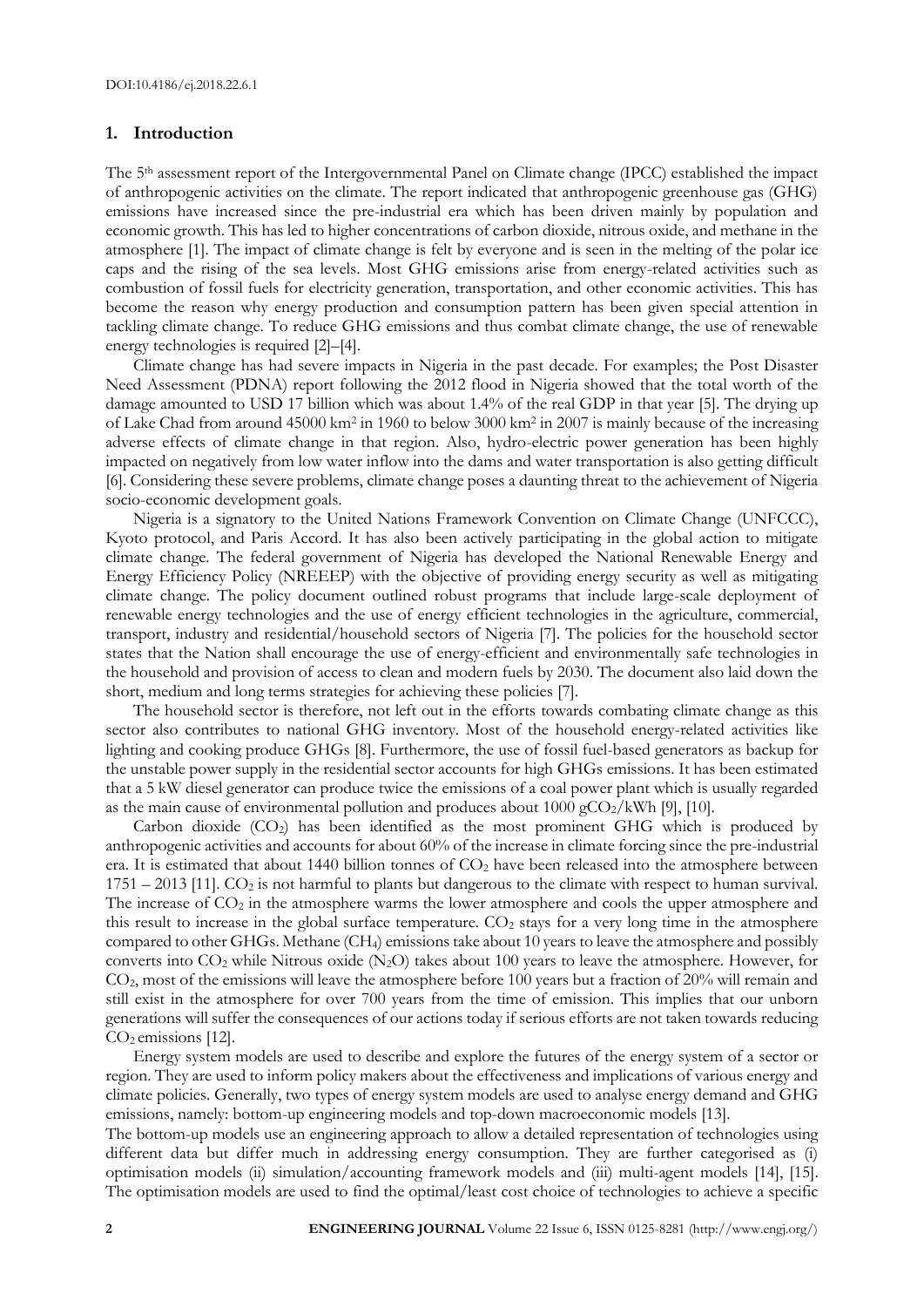objective given certain constraints [16]. Examples are MARKAL/TIMES and MESSAGE. The simulation models which are often described as the accounting framework type of models are used to simulate energy demand based on various energy demand drivers like population and GDP and does not attempt to minimise cost. Examples are LEAP and MAED [15]. The multi-agent models describe market imperfections like strategic behavior and other non-economic parameters.

On the other hand, the top-down models describe the energy system as a whole in aggregate relationship or on a national level. They normally consider energy demand through economic variables like GNP, prices elasticities, exports and imports [17]. They are further categorised as follows: (i) input-output models (ii) econometric models (iii) general equilibrium models and (iv) system dynamics model [15]. The input-output models are used to provide a framework for describing the flow of a country's goods and services within the various sectors of the economy. The econometric models use statistical relationships between economic variables to make projections. The general equilibrium models describe the equilibrium of market optimum prices and quantities [15]. The system dynamics models are used to describe the interaction in social systems as a result of interdependencies while taking account of the dynamic changes over a period of time [18].

Over the years, there have been several studies on households using some of these models. Kannan and Strachan [19] modelled the UK household energy sector with the UK-MARKAL and UK residential housing stock models. The study was done in relation to the  $60\%$  reduction of  $CO<sub>2</sub>$  emissions by 2050 as proposed by the UK government. Utsav and Amrit [20] combined the MAED and MARKAL models to study the energy usage pattern of the household sector of Kathmandu valley, Nepal. The base year demand was projected with the MAED model while the scenarios were developed with the MARKAL model. Ejigu [21] conducted a study on the energy consumption pattern of households in Bahir dar city, Ethiopia using the LEAP model. The study consisted of about 350 households which were selected by random sampling. The study was based on two scenarios; the business as usual and mitigation scenarios. In Nigeria, Ibitoye [22] used the LEAP model to study Nigeria energy requirements in view of achieving the Millennium Development Goals (MDG). The author established two scenarios; the Reference scenario and the MDG scenario and compared energy estimates for the period 2005 – 2020. The result of the study showed that household electricity energy demand will rise by 41% and the use of commercial fuels will double over the period of study. Though several other studies on Nigeria households are available in literature [23]–[31]; there have been no detailed academic analysis of the current households' renewable energy and energy efficiency policies.

Here we examine the impact of Nigeria household energy policies on energy consumption and  $CO<sub>2</sub>$ emissions. We use the Long-range Energy Alternatives Planning System (LEAP) modelling framework to project Nigeria's household energy demand and corresponding CO<sub>2</sub> emissions for the period 2010 – 2050. Scenarios are developed to analyse the energy savings as well as the CO<sub>2</sub> emissions reduction potentials of each household energy service sectors.

The remainder of this paper is structured as follows. Section 2 discusses the specific features of the Nigerian household sector. Section 3 explains the research methodology and assumptions used in the study which encompasses the LEAP model structure, input data and scenarios development. Section 4 presents the results and analysis while the conclusions of the study are stated in section 5.

#### **2. Nigeria Household Sector Characteristics**

In this section, we review the current energy scenario of Nigeria in order to understand the basis and approach for our energy demand projections. Total household energy consumption in Nigeria has gradually been increasing in the last decade. Between 2006 and 2015, Nigeria's household energy sector demand increased by around 30% [32]. This energy is usually consumed in the form of kerosene, liquefied petroleum gas (LPG), electricity, and biomass [7]. In 2015, the Nigeria household sector energy demand stood at 97661 ktoe which was about 81% of total final energy consumption in the country [32]. The main energy service requirements of Nigeria households are cooking, lighting, refrigeration, air conditioning, water heating and other electrical appliances such as fans and audio-visuals.

Lighting energy requirement in Nigeria households is mainly satisfied by electricity and kerosene. The electrified households which are concentrated in the urban areas use electricity and the non-electrified households which are mostly found in the rural areas depend on kerosene for lighting. Other sources of lighting like firewood, candles and dry cell battery torches are also used most especially in the rural areas. However, the urban dwellers sometimes resort to kerosene lantern and dry cell battery torch during blackouts which is very common in the country [33]. The technologies employed for electric lighting are the inefficient incandescent bulbs and the efficient fluorescent lamps (CFLs) and light-emitting diode (LED) bulbs.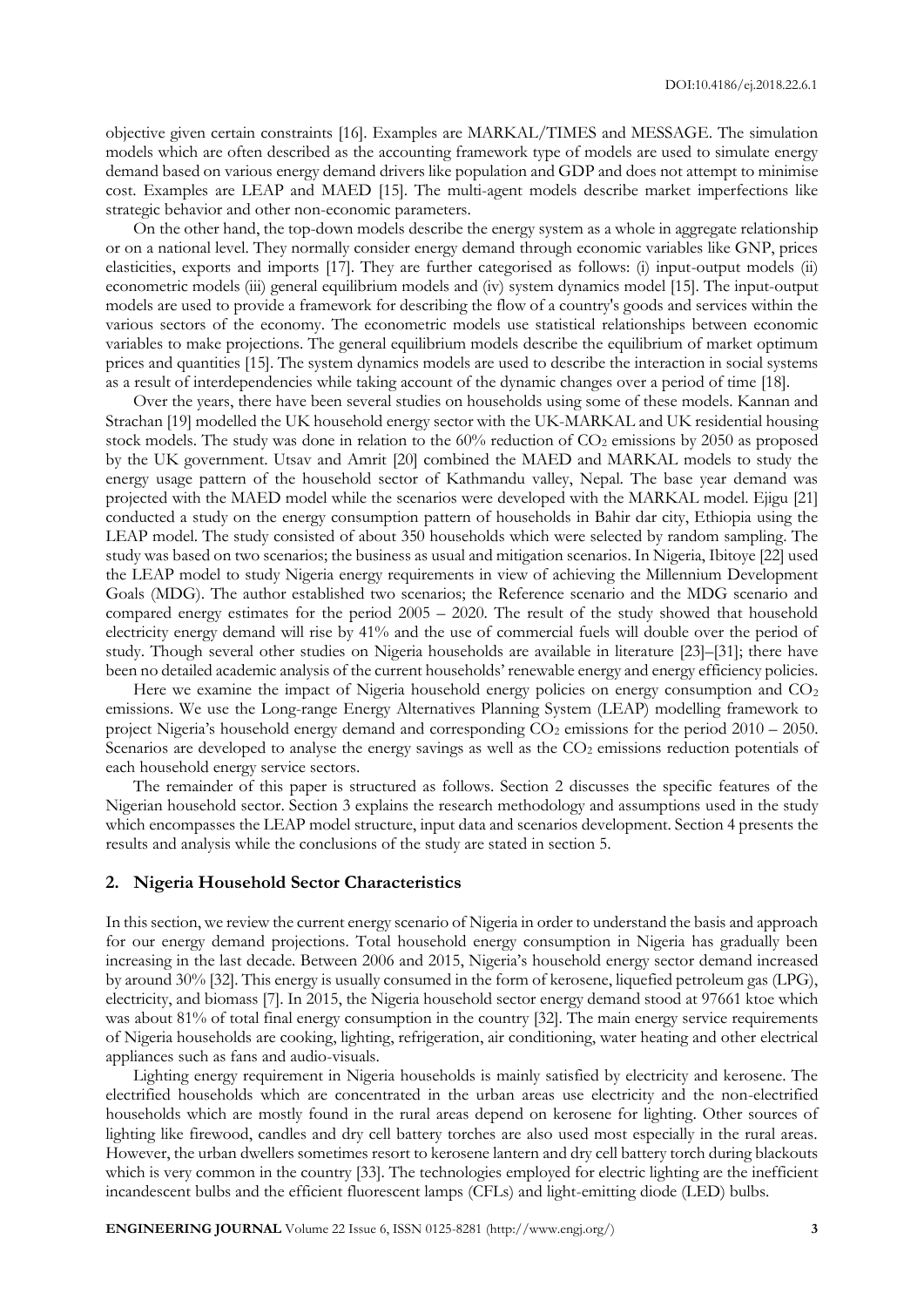Air conditioning and refrigeration services are mainly localised in the urban areas. The energy requirement is completely satisfied by electricity. Most of the air conditioners and refrigerators in use are the inefficient types and they are very old. The commonly used air conditioning technology is the window unit, though the split unit type is gradually penetrating into the household sector. For refrigeration, the commonest technology in use is the fridge (combined with freezer). However, with the increasing urbanisation and increase in demand for comfort, the use of air conditioners and refrigerators will increase significantly in the future.

Cooking is the most energy intensive activity in Nigeria households. Cooking activities consume about 80% of total household energy consumption and biomass (firewood, charcoal, animal dung etc.) makes up about 90% of cooking fuel. The continual reliance on biomass has led to the clearing of many forests in the country and this contributes to climate change. Also, the pollution resulting from burning of biomass for cooking leads to respiratory diseases and has been responsible for about 79000 deaths annually in Nigeria [34]. Other cooking fuels in Nigeria household sector include kerosene and LPG. The use of LPG is quite marginal and can mostly be found in urban dwellings [35], [36]. This can be attributed to the price differential between the different cooking fuels, awareness, cultural preferences and the availability of the fuel. For example, most of the rural dwellers find it very easy to collect firewood for cooking since it is readily available at no cost. However, this won't be the case with kerosene and LPG which are expensive to purchase and sometimes not even available at vendors [35]. The technologies employed in cooking are usually the inefficient traditional three-stone stove system for burning fuelwood, kerosene, and LPG stoves.

Water heating is another energy service that consumes a significant amount of energy in the Nigeria household sector. Hot water is used for bathing and making of tea and other beverages which are usually served hot. However, the demand for hot water for bathing varies with the season. Nigeria has a tropical equatorial climate which is hot for most period of the year. Hence only a few people; most especially those in the urban areas use hot water for bathing. The technology commonly used for water heating in Nigeria households is the electric kettle which is concentrated in the electrified urban areas. Water heaters (geysers) are also used for water heating but can only be found in few homes in the urban areas as most homes were built without them. Many rural dwellers and non-electrified urban dwellers satisfy their hot water needs with the same technologies for cooking [23].

Other residential appliances such as ceiling fan, radio, and television consume significant amount of energy and account for about 60% of electricity use in households. These electrical appliances are usually owned by the electrified households. Ownership also depends on income as this can be observed in the urban-rural ownership dichotomy in the country. The current electrical appliances in use are mainly the inefficient types [37].

#### **3. Methodology and Assumptions**

In this paper, the LEAP modelling tool is applied to project Nigeria household energy demand and the associated CO<sub>2</sub> emissions from 2010 - 2050. Energy modelling and scenario analysis are the commonest methods for energy policy analysis. Energy models are used to explore the future and the implications of energy policies in a quantitative approach. The results of the models are used to inform policy makers of the implications and effectiveness of various policies.

### **3.1. The LEAP Model Structure**

LEAP is a scenario-based energy-economy-environment modelling tool developed by the Stockholm Environment Institute, Boston with financial support from the World Bank and United Nations Environment Program (UNEP). The LEAP model simulates energy scenarios with several modules and it's user-friendly and transparent. It uses an accounting framework to systematically analyse national energy systems by tracking energy consumption up to resource extraction. Working on the LEAP model consist of four modules; the assumptions, demand, transformation, and energy production modules. The data in LEAP are arranged in a hierarchical or tree format based on the sector level, sub-sector level, end uses and technologies. With respect to the demand side, LEAP endogenously calculates the energy demand as the product of the activity level and energy intensities for all end uses [38]. LEAP can analyse energy demand in four ways: final energy demand, useful energy demand, stock and transport analysis. The particular approach to use depends on the modeller, the research problem, and the available data. Energy demand in LEAP can be obtained from Eq.  $(1) - (4)$ .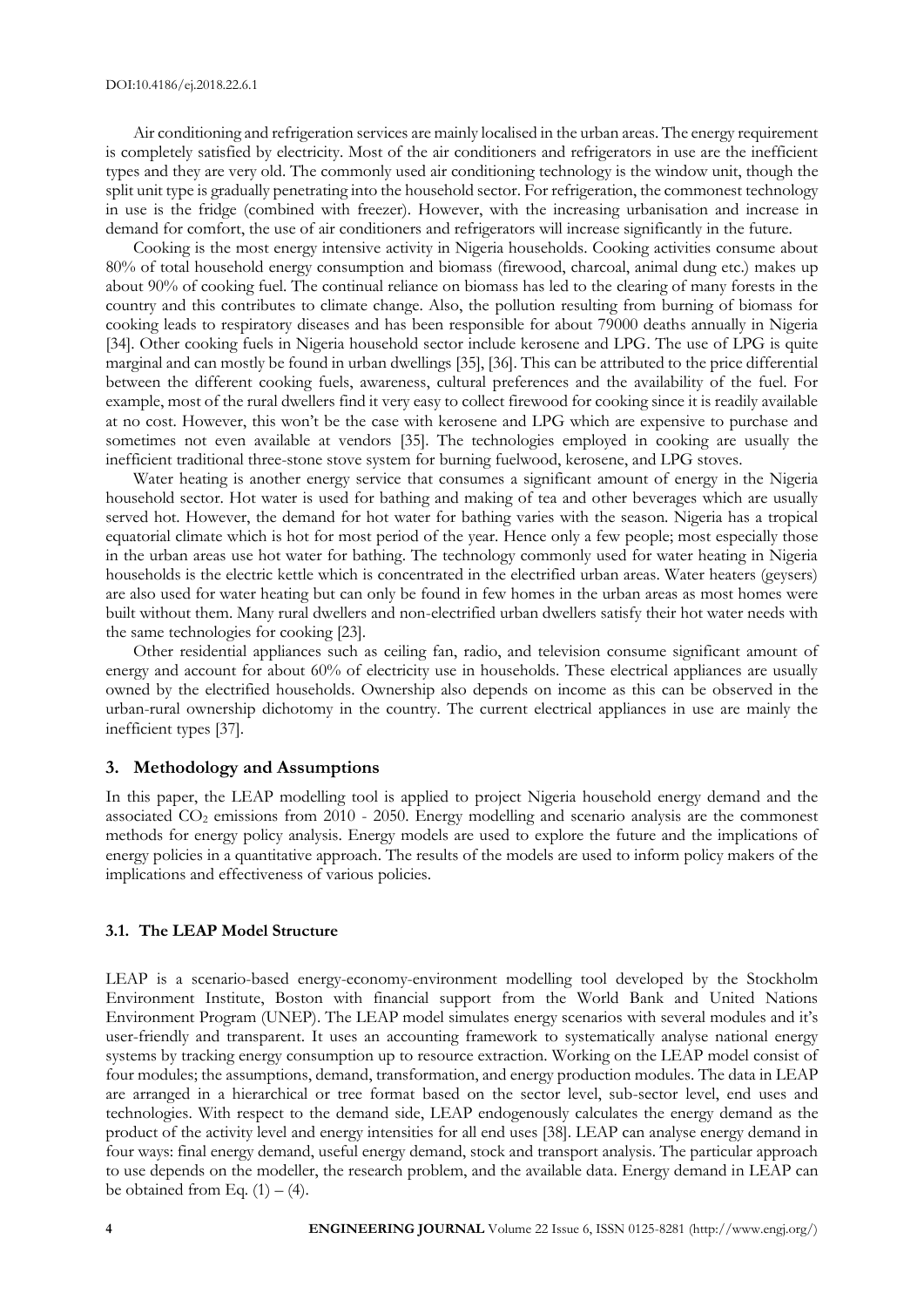$$
Final Energy Analysis, E = \sum_{i=1}^{n} Q_i \times I_i \tag{1}
$$

where  $E$  = energy demand;  $Q_I$  = activity level and  $I_I$  = energy intensity

*Useful Energy Analysis, E* = 
$$
Q \times \left(\frac{u}{n}\right)
$$
 (2)

where  $u =$  useful energy intensity and  $n =$  efficiency

$$
Stock Analysis, E = S \times D \tag{3}
$$

where  $S =$  Stock and  $D =$  device intensity

$$
Transport Analysis, E = S \times \frac{M}{FE}
$$
\n<sup>(4)</sup>

where  $M$  = Vehicles miles and  $FE$  = Fuel economy

GHG emissions are computed in LEAP as per equation 5.

$$
G = \sum E \times Ef \tag{5}
$$

where G represents the total GHG emission,  $E$  energy demand by a given fuel and  $Ef$  the emission factor of the fuel.

LEAP also consist of a Technology and Environmental Database (TED) which provides information regarding the cost and environmental impacts of a portfolio of technologies available worldwide. This is possible because the LEAP model is equipped with the IPCC Tier 1 GHG emission factors<sup>1</sup> (Global Warming Potentials from the IPCC assessment reports) and also air pollutants emission factors. The TED also include qualitative data in addition to the quantitative data that provides information on the appropriateness and major environmental concerns of a group of technologies. However, the TED does not encompass electricity emission factor for household demand because the emission factors of TED is for emissions at the point of release and as such, it doesn't include emissions from the upstream that occur during electricity generation [38]. For a detailed documentation of the LEAP model, see user guide [38].

For quantifying Nigeria household energy demand, the Nigeria household sector is disaggregated into urban and rural households. This is to show the common characteristics of urban-rural divide which is very common in developing countries like Nigeria. The energy consumption pattern of urban and rural dwellers varies considerably in Nigeria. Most urban dwellers are engaged in the industrial and services sectors and usually consume much of electrical energy in meeting domestic energy services such as refrigeration and air conditioning while most of the rural dwellers are engaged in agricultural activities and usually possess few electrical energy consuming devices [35]. The urban and rural lighting service demands are further disaggregated into electricity and kerosene lighting. This is to show further differences in the energy consumption pattern of electrified and non-electrified households. Figure 1 shows the disaggregation of Nigeria household sector.

 $\overline{a}$ 

**ENGINEERING JOURNAL** Volume 22 Issue 6, ISSN 0125-8281 (http://www.engj.org/) **5**

<sup>1</sup> https://www.ipcc-nggip.iges.or.jp/EFDB/main.php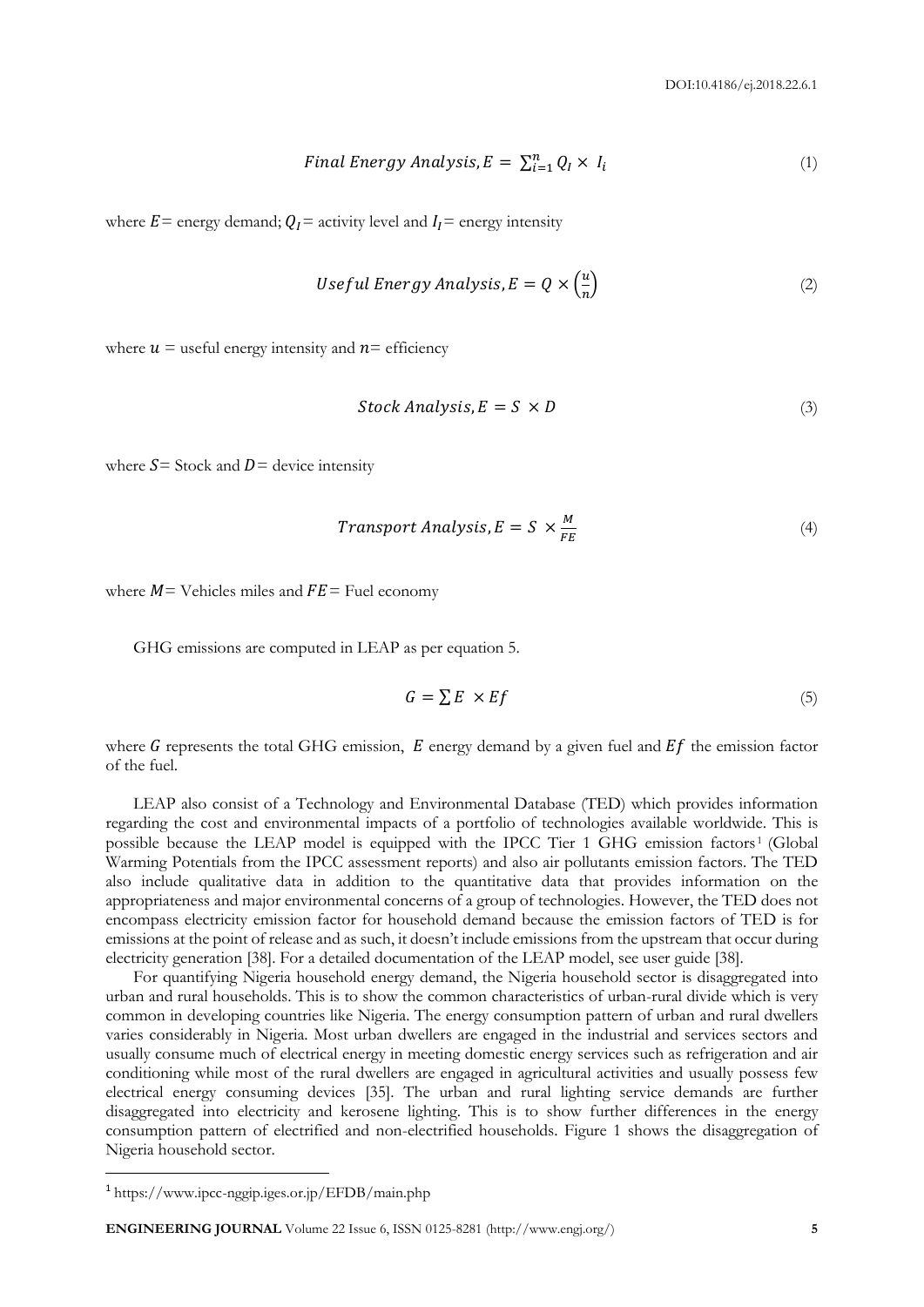

## NIGERIA HOUSEHOLD

Fig. 1. Tree structure of Nigeria household LEAP model.

## **3.2. Input Data and Energy Demand Drivers**

#### 3.2.1. Input data

The current and future estimates of the total population and urbanisation level of Nigeria was taken from the United Nations 2015 medium variant revision of world population prospects [39]. The annual households' population growth rate was estimated from the Nigeria 1991 and 2006 population censuses [40], [41]. The household characteristics were taken from the following sources: Living Standard Measurement Surveys published by the Nigeria Bureau of Statistics [33], [42], Renaissance capital survey of Nigeria middle class [43] and the report of the end-use metering campaign of residential houses in Nigeria which has been published by the Energy Commission of Nigeria (ECN) in collaboration with the Federal Ministry of Environment (FMENV), United Nations Development Program (UNDP) and the Global Environment Facility (GEF) [37]. The annual growth rate of household appliances ownership has been estimated from the 2003 Nigeria demographic and health survey conducted by the Nigeria Population Commission (NPC) [44] and the Nigeria Energy Calculator (NECAL) 2050 report [45].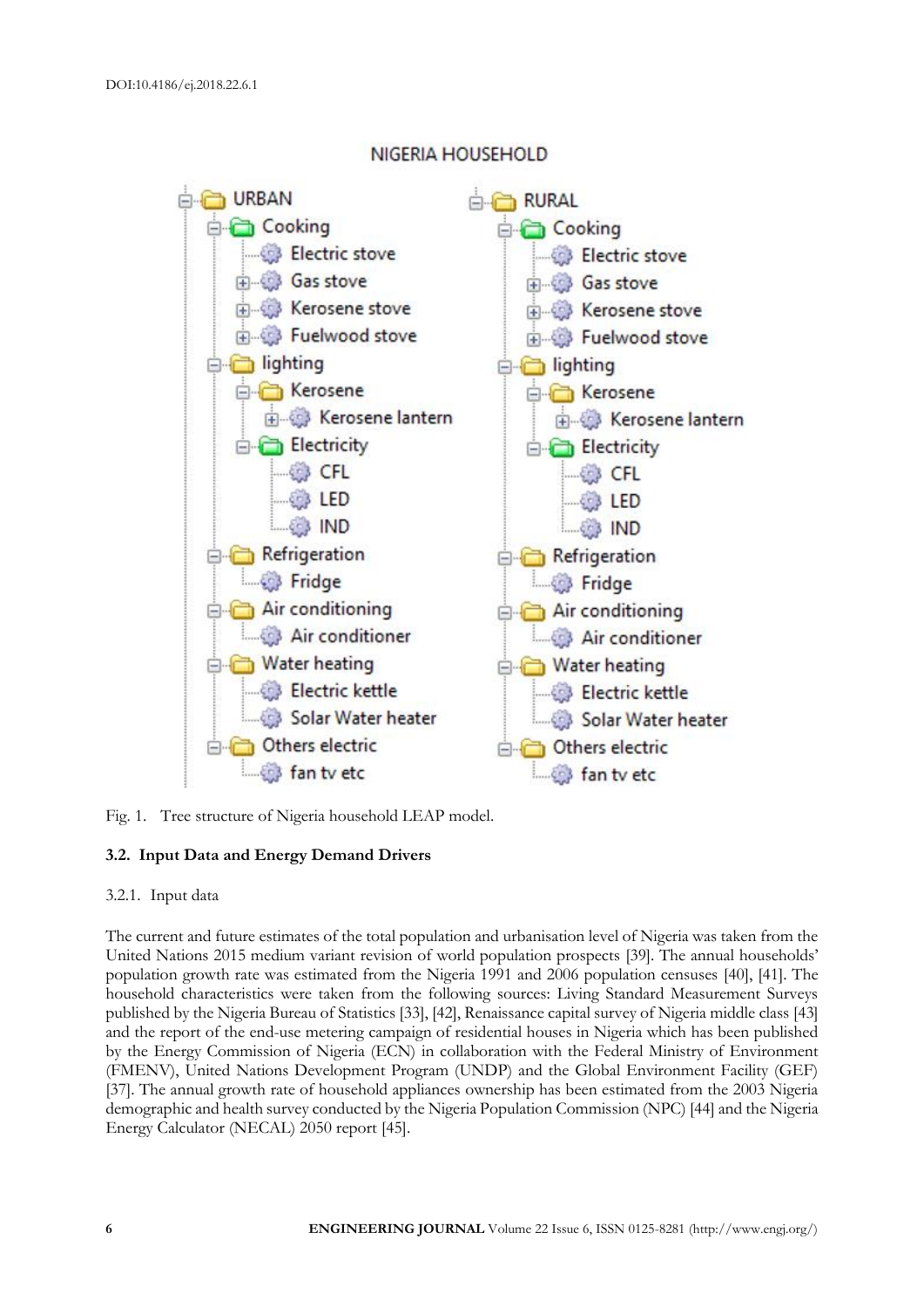#### 3.2.2. Drivers of energy demand

Number of households, population growth rate and level of urbanisation are very pertinent for household energy demand analysis. Here, these parameters have been used as the driving factors of Nigeria household energy demand. As population and urbanisation increases, it is expected that the demand for energy services will also increase and vice versa. In reality, other factors like income, cultural preferences, and energy prices may affect energy demand but, we didn't consider them in this paper.

The population of Nigeria in 2010 was around 160 million and it has been estimated to grow at a rate of 2.6% and gradually decline to a rate of 2.3% by 2030 and 1.8% by 2050 corresponding to a population of approximately 400 million persons by 2050. Urbanisation in 2010 was 43.6%. It has been projected to increase up to 60.6% by 2030 and 74% by 2050. The total number of households in 1991 and 2006 was 16,448,944 and 28197085 respectively and we have projected it to continue growing at an annual rate of 3.6% to around 122 million by 2050. The future projections of population and number of households are presented in Figs. 2 and 3 respectively.



Fig. 2. Nigeria Population projection.



Fig. 3. Nigeria number of households' projection.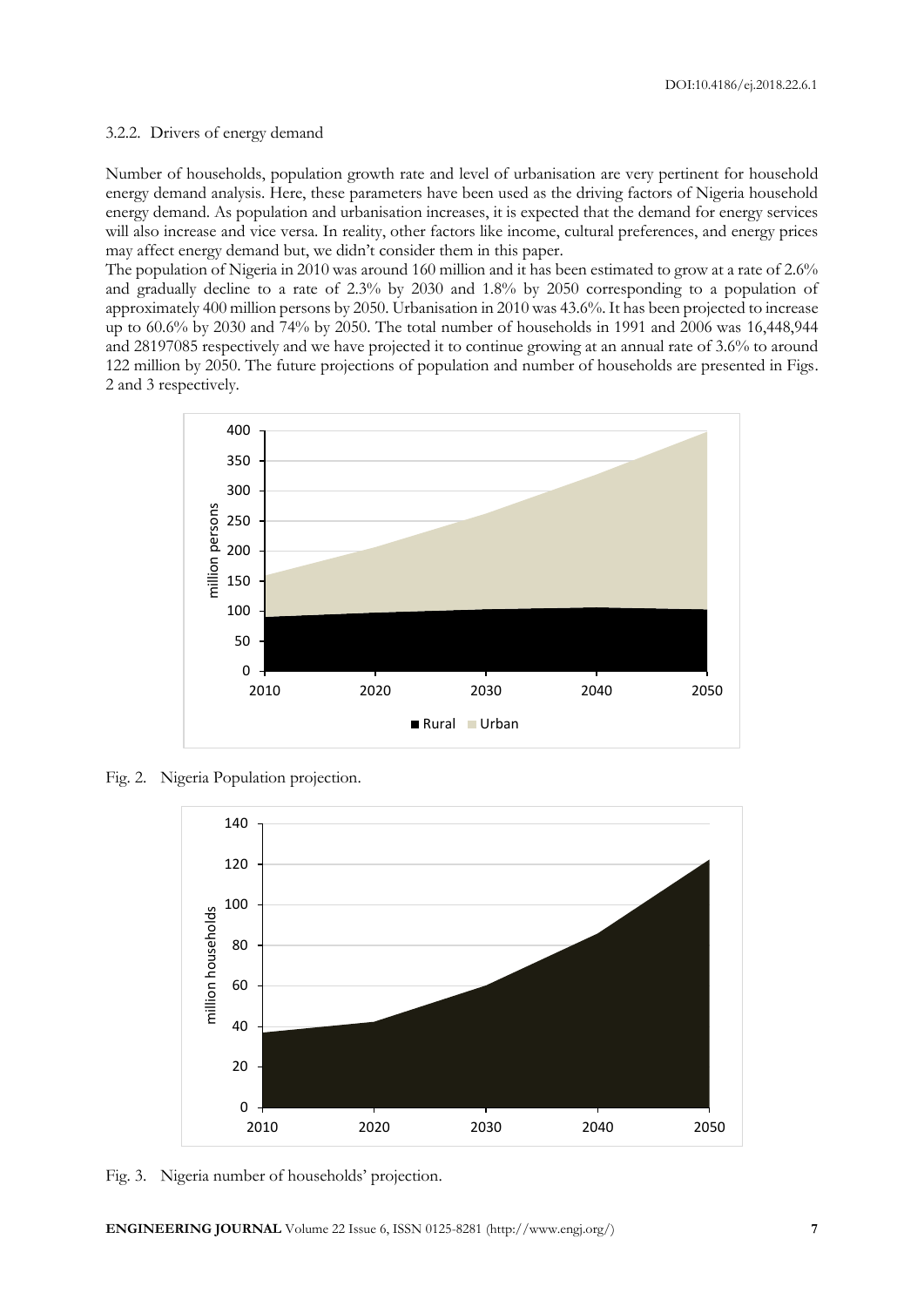## **3.3. Scenarios Development**

Scenario analysis is used in this study to explore the energy demand and GHG mitigation potentials of Nigeria household energy policies. In doing the same, two scenarios are developed, namely: Reference (REF) scenario and Energy Policy (EPO) scenario.

## 3.3.1. Reference (REF) scenario

Energy services information used in creating the REF scenario are described as follows:

*Cooking:* Useful energy analysis is done for the cooking sector. This is achieved in LEAP by providing the useful energy intensity of cooking and the efficiencies of the cooking technologies. In 2010, the activity levels of cooking fuels in the urban households were 51.7% kerosene, 2.1% gas, 0.8% electricity, and 45.5% fuelwood. In the same year, 7.9% of the rural dwellers depend on kerosene; 0.4% gas; 0.2% electricity, and 91.5% depend on fuelwood for cooking. The useful energy intensity for cooking in Nigeria is given as 800 MJ/capita/year as in [35]. However, this value is being multiplied by 5.5 and 6.0 which are the average sizes for urban and rural households respectively and thus, the useful energy intensity used in this study is estimated at 4400 MJ/household/year and 4800 MJ/household/year for the urban and rural households respectively. The efficiencies of the cooking technologies are given as 95%, 60%, 55% and 18% for electric stove, gas stove, kerosene stove and traditional three-stone stove respectively [30].

*Lighting*: lighting demand is satisfied by electricity in the electrified households and kerosene in the nonelectrified households. However, other sources of lighting like wood, grass, candle and dry cell batteries are also used for lighting most especially in the rural areas. In this study, we consider these other sources of lighting as part of kerosene lighting. In 2010, electricity access rate in Nigeria was at an average of 55.9%. The urban and rural households had access rates of 87.1% and 35.5% respectively. With respect to lighting technologies, 41% of urban households make use of incandescent bulbs, 58% use CFLs, and only 1% use LED bulbs while we assume that 80% of the rural dwellers use incandescent bulbs and the remaining 20% use CFLs. The average annual household lighting energy intensity is 454 kWh/household of electricity [37]. Using incandescent bulb as a base (100% efficiency), we estimated the efficiencies of CFL and LED as five and ten times higher respectively relative to the incandescent bulb. Also, for the non-electrified households, we assume that kerosene lanterns are the only means of lighting. Since most of the lighting is done in the night between 3 – 7 hours daily and based on local experts' opinions, we assume that only 10% of the total annual household kerosene consumption is used for lighting. The kerosene consumption per household in 2010 has been estimated at 81 liters [32]. Using this value, the energy intensity of kerosene for lighting has been estimated at 281 kJ/household/year.

*Refrigeration:* The energy demand for refrigeration service is satisfied by electricity. In 2010, 42% of the urban dwellers and 8.3% of rural dwellers had refrigerators. The annual growth rate of refrigerator ownership in the urban and rural households is estimated at 2.2% and 0.7% respectively. The energy intensity of refrigerator (fridge) is given as 496 kWh/household/year [37].

*Air conditioning*: Air conditioner requires energy in the form of electricity. In 2010, 4.4% of the urban dwellers and 0.9% of rural dwellers had air conditioners. It has been estimated that by 2050, 75% and 15% of urban and rural households respectively will own air conditioner. The energy intensity of air conditioners is given as 828 kWh/household/year [37].

*Water Heating:* Water heating requirement is mainly satisfied by electricity. The commonest technologies in use for water heating are the electric kettle and electric heater (geysers). Electric kettles/heaters in Nigeria households are rated 2 kW on average and are used daily for an average time of 30 minutes [46]. For annual energy intensity, it has been estimated at 365 kWh/household/year. An average of 62% of urban households own electric heater and kettle [23], while we estimated an average of 18% ownership in the rural areas.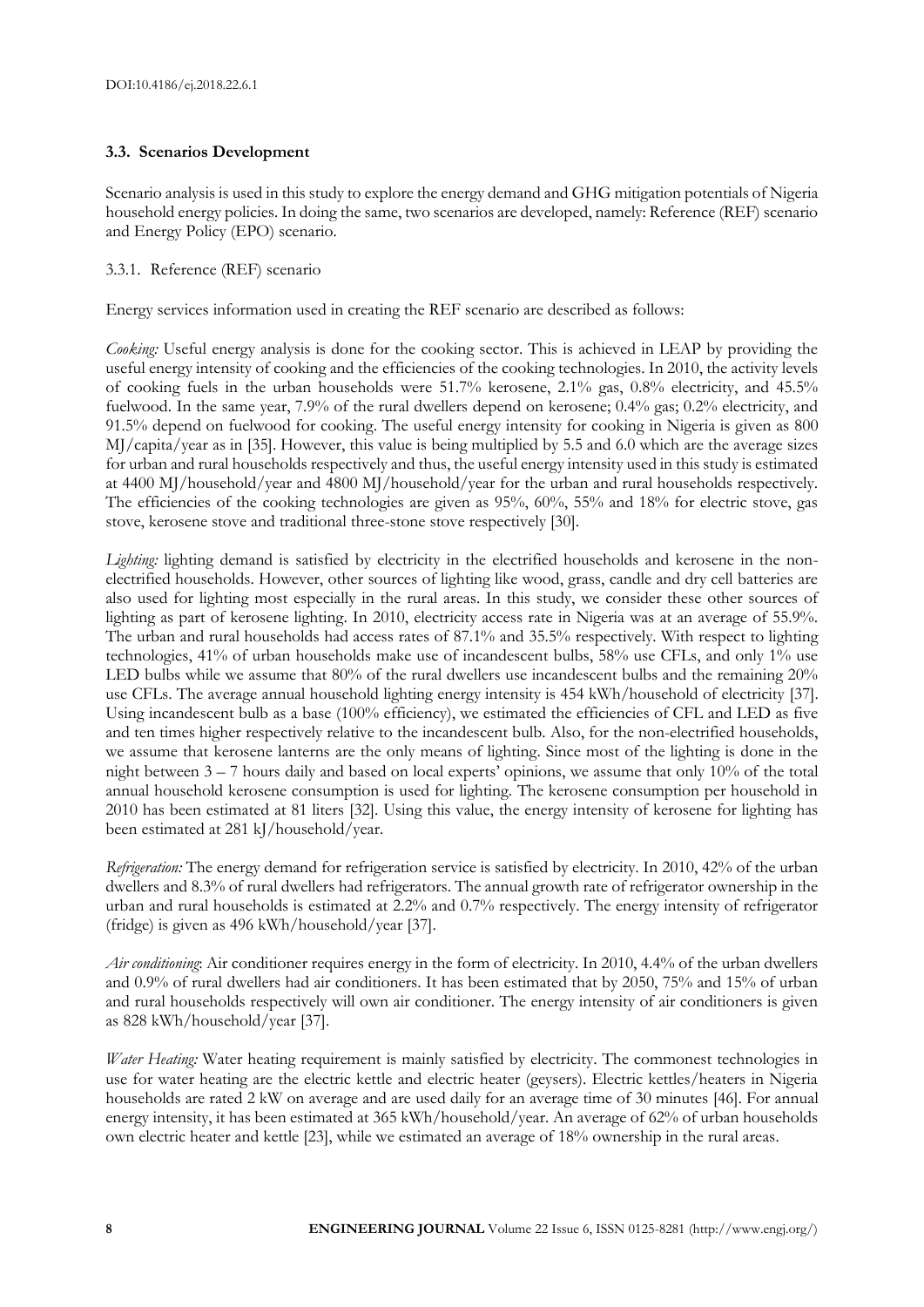*Other electrical appliances (fan, TV, and iron):* These appliances mainly require energy in the form of electricity for operation. In 2010, an average of 67% of the urban dwellers and 25% of rural dwellers own these appliances. The annual growth rate of these other electrical appliances ownership in the urban and rural households is estimated at 1.2% and 1.5% respectively. The energy intensity of audio-visual (TV, DVD player, and radio) is given as 122 kWh/household/year [37]. However, with the inclusion of other appliances, an energy intensity of 250 kWh/household/year has been assumed in this study.

The REF scenario is developed under the assumption that the number of households and other energy demand driving parameters will continue to grow in the current trend as highlighted in section 3.2.2. It is also assumed that technologies and energy efficiency pattern will remain in the status quo without any policy intervention.

#### 3.3.2. Energy policy (EPO) scenario

The NREEEP declared the nation's intent to increase energy security, improve energy access especially in the rural areas, create employment and the protection of the environment. The demand side of the energy sector has been identified for potentials of energy saving through energy efficiency, renewable energy technologies, and energy conservation measures [7].

With respect to the household sector, the NREEEP states that the nation shall encourage the use of renewable energy technologies and energy-efficient appliances for cooking, heating, air conditioning, lighting etc. The main program of the household energy policies is to introduce energy efficiency standards and state of the art technologies for households. The strategies identified in achieving these policies are grouped into short, medium, and long terms and can be summarised as follows:

Short term (2015)

- Encouraging the use of energy efficient stoves and renewable energy technologies such as solar water heaters.
- Introduction of labelling for household appliances.
- Promoting the uses of LED and CFL bulbs and phasing-out of incandescent bulbs

Medium term (2020)

- Consolidation of short term strategies.
- Addition of energy efficiency standards to the National building code.
- Introduction of smart meters in all households by 2025.

## Long term (2030)

- Consolidation of medium term strategies.
- 100% access to clean energy and use of LPG for cooking in all households by 2030.
- 40% reduction of energy intensities by 2030.

Given this background, this scenario is developed on the premise that everything stated in the NREEEP for households will be achieved by 2030 while the energy demand drivers will continue in the same trend as in the REF scenario. Energy services information modelled in this scenario are described as follows:

*Cooking:* Energy efficiency in cooking can be achieved by replacing the poor domestic cookstoves with improved ones just as in the NREEEP. We therefore, assume that the energy intensity for cooking will reduce by 10% in 2020 and 40% by 2030 in both urban and rural households. We also assume that by 2030, all households will switch to LPG as the only source of cooking fuel. The interpolation function of LEAP is used in this regard for both urban and rural households.

*Lighting:* It is expected that all households will be electrified by 2030 and as such, electricity will become the only sources of lighting. Energy efficiency in household lighting system can be achieved by replacing energy inefficient lamps with efficient ones. We assume that the Nigerian government and other stakeholders in the Nigeria energy sector begin to encourage the use of energy-saving lamps and demand side management (DSM) techniques and by 2015, both urban and rural households will gradually start replacing incandescent bulbs with energy efficient bulbs. Thus, we assume that the use of incandescent bulbs will end by 2025 and 2030 in the urban and rural households respectively. Also, we assume that the government will sustain efforts in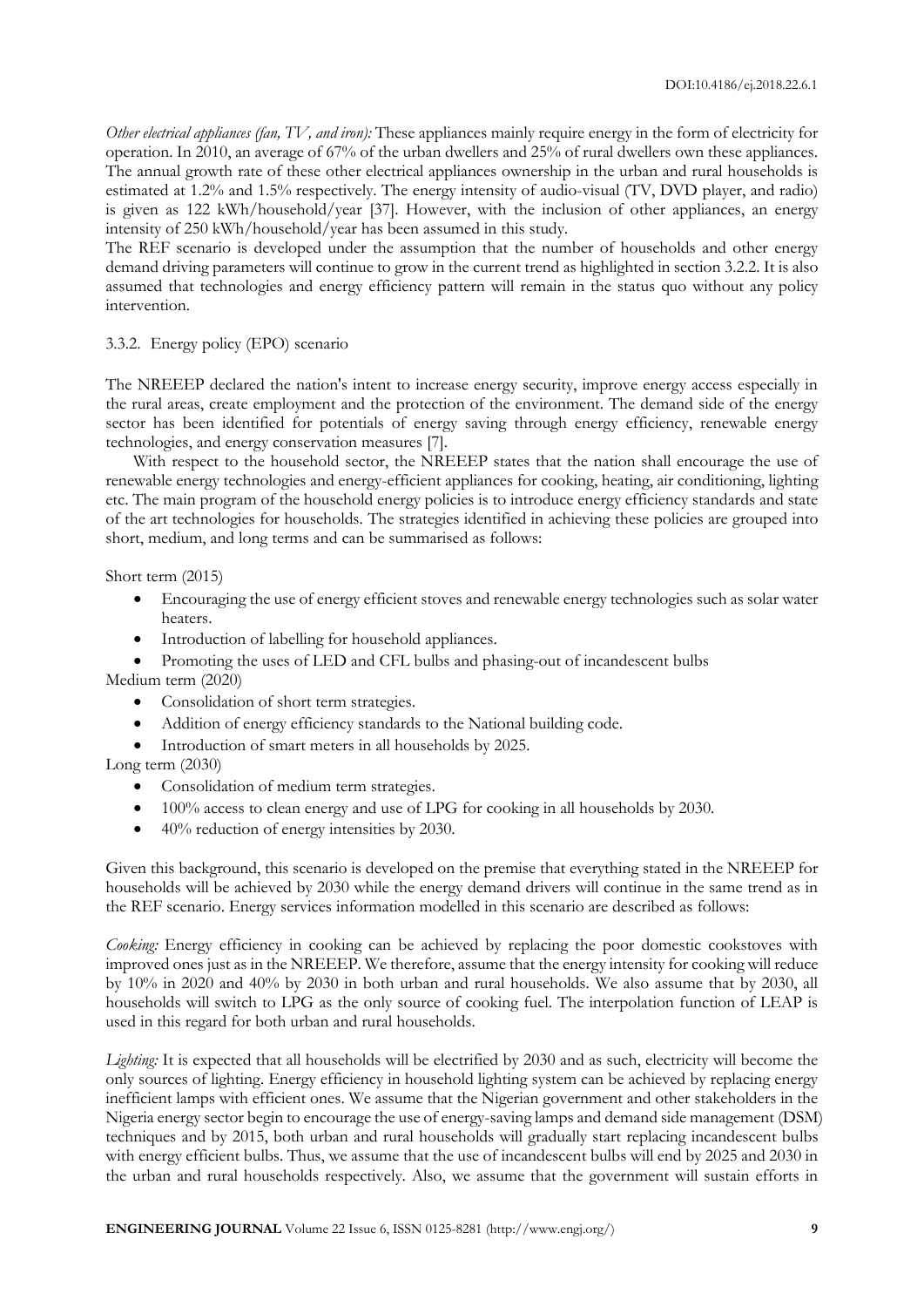#### DOI:10.4186/ej.2018.22.6.1

encouraging best energy efficiency practices and by 2025 the share of CFLs and LEDs will be 75%, and 25% respectively in urban households and the same in rural households by 2030. In this scenario, we further assume that electrification rate in the urban households of the country will hit 100% by 2025. For the rural households, we assume that electricity access will reach 65% by 2020 and with much efforts by the government through rural electrification projects, it will become 100% by 2030. Hence, the use of kerosene lantern for lighting will be totally stopped by 2030.

*Air conditioning, refrigeration, and other electrical appliances:* The electricity use of air conditioners and refrigerators are rapidly increasing as the technologies are getting old and thus becoming more inefficient. Here we assume that government will keep raising awareness on the benefits of energy efficiency and introduction of labelling for residential energy appliances. We also assume that government will set up and begin to implement Minimum Energy Performance Standards (MEPS) and thus, both producers and consumers begin to shift towards energy efficient appliances. We therefore, assume that with the introduction of more energy-efficient air conditioners, refrigerators and other electrical appliances, energy intensities of these appliances will reduce by 10% in 2020 and 40% in 2030.

*Water heating:* Here we assume that the government begins to provide incentives such as a subsidy for renewable energy technologies. Therefore, households will gradually start installing solar water heaters to conserve energy and in turn reduce energy demand from central utility and by 2030, the use of electricity for heating in all households will reduce by 10%. The interpolation function of LEAP is being used in this regard for both rural and urban households.

## **4. Results and Analysis**

## **4.1. Energy Demand**



Fig. 4. Total final energy demand projection in the two scenarios.

From Fig. 4, energy demand is expected to increase steadily under the two scenarios up to 2050. Results indicate that total final energy demand in the REF scenario will increase at an annual rate of 3.47% from 826 PJ (Petajoule) in the base year to 1580 PJ in 2030 and will further increase by 2050 to 3011 PJ, which is about two and four times increases respectively compared to the base year. Analysis also showed that for urban households, energy demand will increase from 284 PJ in 2010 to 778 PJ in 2030 which is roughly 200%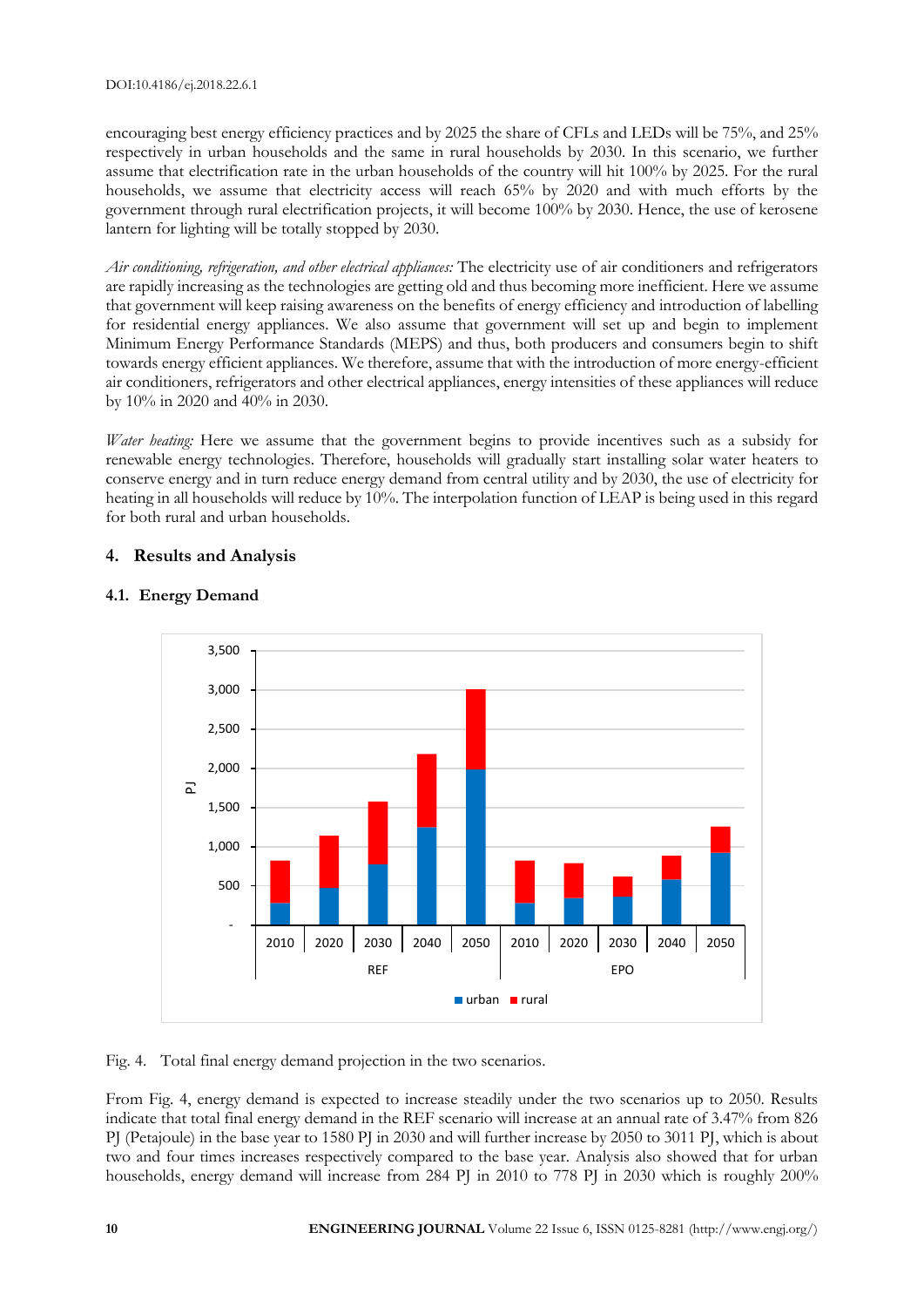increase while in the rural households' energy demand will increase from 542 PJ to 802 PJ in 2030 which represents about 48% increase. The result suggests that 49% and 66% of the total final energy demand by 2030 and 2050 respectively will come from the urban households. This is can be attributed to the expected increase in urbanisation by 2030 and 2050 as more people move from the rural areas to the urban areas and this will, in turn, increase the energy demand of the urban households. Detailed energy demand projections under the REF scenario are shown in Table 1.

Figure 4 also shows the total final energy demand in the EPO scenario. The results show that total final energy demand will decrease at an annual rate of 1.41%, from 826 PJ in the base year to 622 PJ by 2030 which corresponds to a decrease of 24.7%. However, it will further increase to 1258 PJ (52.3%) in 2050 compared to the base year. The increase in energy demand after 2030 is due to the fact that though the current policies are in place, other energy demand drivers like the number of households will continue to increase even beyond 2030. Consequently, the demand for energy will continue to rise. It is therefore important to promote other policies that can reduce energy demand even after 2030. This result will be important for energy policy decisions beyond 2030.

| <b>Branch</b>    | 2010  | 2020    | 2030    | 2040    | 2050    |
|------------------|-------|---------|---------|---------|---------|
| Urban total      | 284.1 | 475.4   | 777.8   | 1,251.4 | 1,986.8 |
| Cooking          | 248.8 | 416.4   | 681.3   | 1,096.2 | 1,740.3 |
| lighting         | 12.1  | 20.3    | 33.1    | 53.3    | 84.6    |
| Refrigeration    | 2.6   | 4.4     | 7.2     | 11.6    | 18.4    |
| Air conditioning | 0.1   | 0.2     | 0.3     | 0.4     | 0.7     |
| Water heating    | 14.8  | 24.8    | 40.6    | 65.4    | 103.8   |
| Others electric  | 5.6   | 9.3     | 15.3    | 24.6    | 39.1    |
| Rural total      | 542.0 | 667.6   | 802.2   | 930.9   | 1,024.3 |
| Cooking          | 524.4 | 646.0   | 776.2   | 900.7   | 991.1   |
| lighting         | 10.2  | 12.5    | 15.1    | 17.5    | 19.2    |
| Refrigeration    | 0.3   | 0.3     | 0.4     | 0.4     | 0.5     |
| Air conditioning | 0.0   | 0.0     | 0.0     | 0.0     | 0.0     |
| Water heating    | 5.5   | 6.8     | 8.1     | 9.4     | 10.4    |
| Others electric  | 1.7   | 2.0     | 2.5     | 2.9     | 3.1     |
| Grand total      | 826.1 | 1,143.0 | 1,580.1 | 2,182.3 | 3,011.1 |

Table 1. Breakdown of energy demand projection under REF scenario (PJ).

With respect to energy demand reduction, Fig. 5 shows that total final energy consumption will drop considerably in the EPO scenario. The result suggests a reduction of 958 PJ in total final energy demand by 2030 which represents approximately 61% reduction when compared to the REF scenario. Analysis also indicate that about 56.6% of energy savings will come from rural households in 2030, as they all gradually move away from the use of traditional biomass to modern fuels for their energy services. If the energy efficiency policies are further maintained up to 2050, about 58% or 1753 PJ could be saved compared to the REF scenario. We also observed that energy savings in 2050 will be more in the urban areas accounting for around 60.5% of the total energy savings which is because of urbanisation. From the energy service demands, it may be noted that most of the energy saved in the EPO scenario by 2030 and 2050 are coming from the cooking sub-sector in both urban and rural households as a result of gradual shift from inefficient traditional three-stone stove system to efficient LPG stoves. This result further validates the fact that cooking is the most energy intensive activity in the Nigeria household sub-sector and greater efforts towards reducing energy demand should be focussed on the energy intensity of cooking. Table 2 shows the detailed energy demand reduction in the EPO scenario.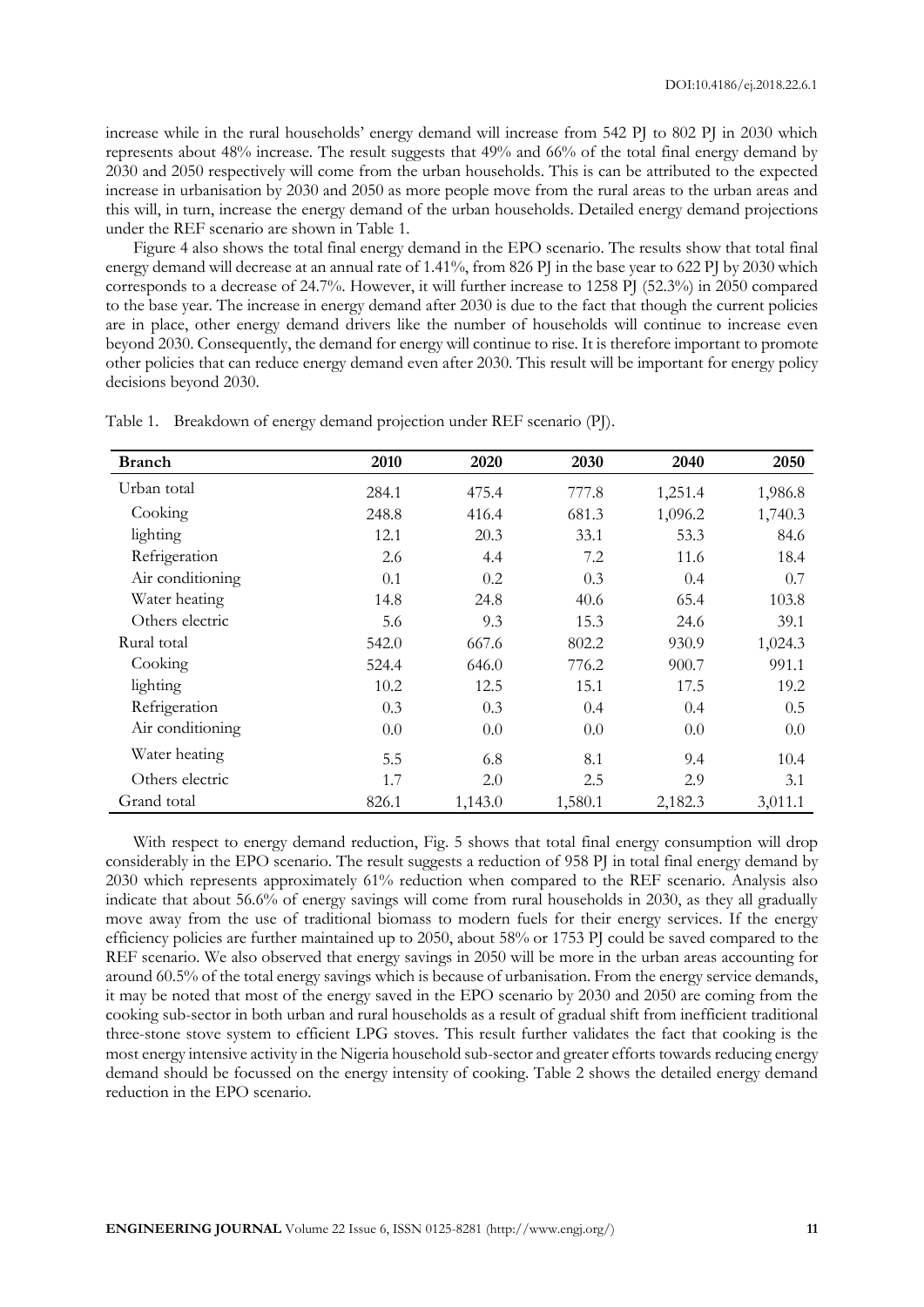

Fig. 5. Comparing total final energy demand reduction.

|       | Table 2. Decomposition of energy demand reduction in EPO scenario compared with the REF scenario |  |  |
|-------|--------------------------------------------------------------------------------------------------|--|--|
| (PJ). |                                                                                                  |  |  |

| <b>Branch</b>    | 2010 | 2020     | 2030     | 2040       | 2050       |
|------------------|------|----------|----------|------------|------------|
| Urban total      |      | $-129.8$ | $-415.5$ | $-668.4$   | $-1,061.2$ |
| Cooking          |      | $-109.2$ | $-357.4$ | $-575.0$   | $-912.9$   |
| lighting         |      | $-7.9$   | $-20.5$  | $-33.0$    | $-52.4$    |
| Refrigeration    | -    | $-0.9$   | $-2.9$   | $-4.6$     | $-7.3$     |
| Air conditioning |      | $-0.0$   | $-0.1$   | $-0.2$     | $-0.3$     |
| Water heating    |      | $-9.9$   | $-28.4$  | $-45.8$    | $-72.6$    |
| Others electric  |      | $-1.9$   | $-6.1$   | $-9.8$     | $-15.6$    |
| Rural total      |      | $-221.4$ | $-542.2$ | $-629.1$   | $-692.3$   |
| Cooking          |      | $-220.2$ | $-529.1$ | $-614.0$   | $-675.6$   |
| lighting         |      | 1.9      | $-6.2$   | $-7.2$     | $-7.9$     |
| Refrigeration    |      | $-0.1$   | $-0.2$   | $-0.2$     | $-0.2$     |
| Air conditioning |      | $-0.0$   | $-0.0$   | $-0.0$     | $-0.0$     |
| Water heating    |      | $-2.7$   | $-5.7$   | $-6.6$     | $-7.3$     |
| Others electric  |      | $-0.4$   | $-1.0$   | $-1.1$     | $-1.3$     |
| Grand total      |      | $-351.3$ | $-957.6$ | $-1,297.5$ | $-1,753.4$ |

#### **4.2. Fuels Consumption**

Ratio of fuels consumption for the two scenarios are shown in Fig. 6. In the REF scenario, biomass energy will continue to dominate the Nigeria household sector with shares of 78.7% by 2030 and 73.5% by 2050. This is followed by kerosene, electricity and LPG with shares of 12.9%, 7.9% and 0.5% respectively by 2030. However, by 2050, the share of kerosene will be 16.4%, electricity 9.4% and LPG 0.7%. In the EPO scenario, energy efficient appliances are introduced and the consumption of biomass and kerosene which are mainly for cooking will stop by 2030. LPG is seen to be the most consumed fuel by 2030 and 2050 with shares of about 91.7% and 90.8% respectively. Talking about reduction in fuel use, electricity consumption will decrease by 58.7% in 2030 and 59.6% in 2050 when compared with the REF scenario. The reductions in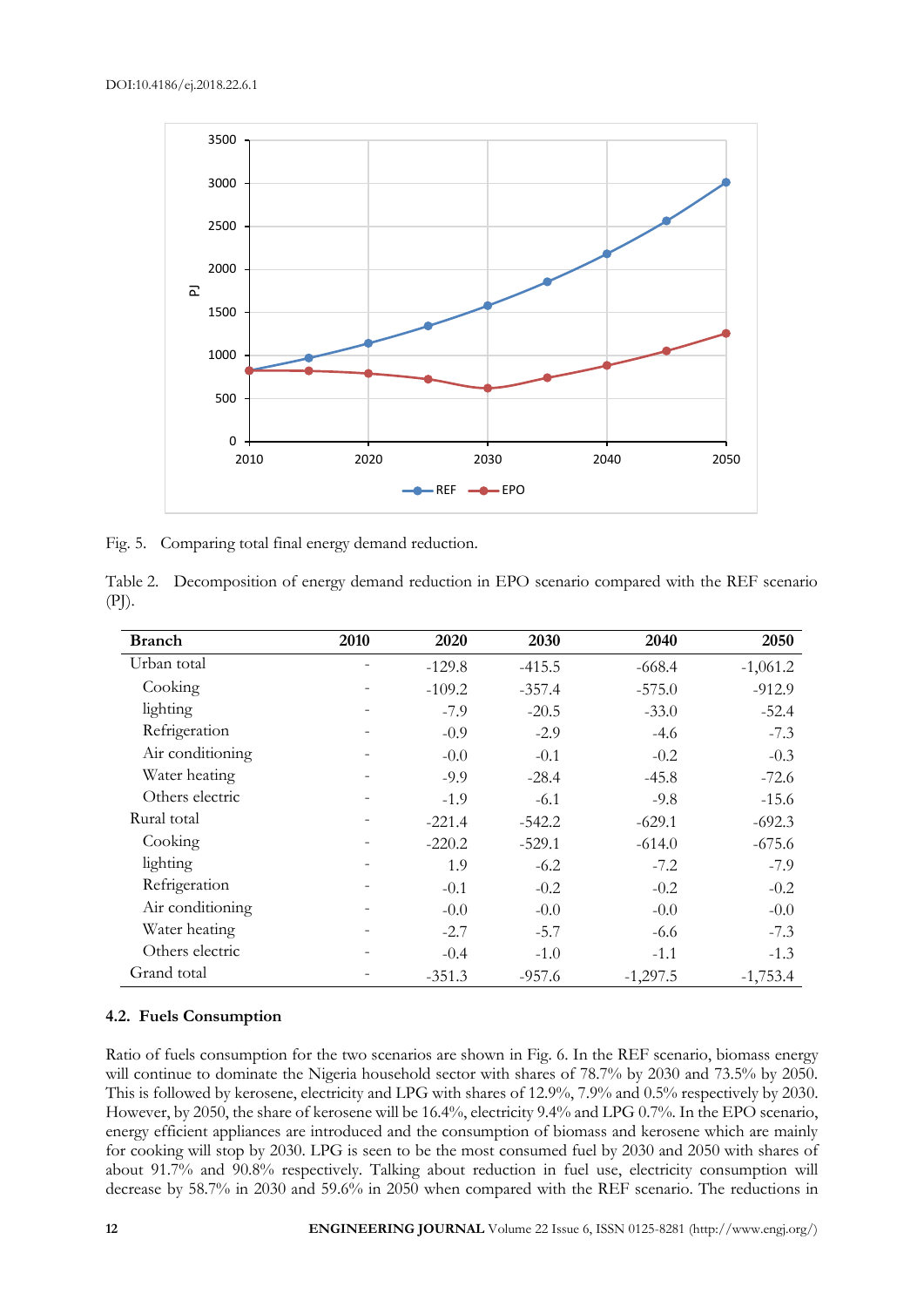

electricity consumption is due to the use of less energy intensive appliances. However, the consumption of LPG will increase by around 73 and 61 times by 2030 and 2050 respectively relative to the REF scenario.

Fig. 6. Fuels demand by ratio under the two scenarios.





Fig. 7. Total CO<sub>2</sub> emissions projection in the two scenarios.

Figure 7 shows the results of the REF scenario and it indicates that  $CO<sub>2</sub>$  emissions will increase at an annual rate of 4.71% from 6.1 MtCO<sub>2</sub>e (million tonnes of  $CO_2$  equivalent) in the base year to 15.4 MtCO<sub>2</sub>e by 2030 which represents a 153% increase. Urban households accounted for a share of 90% to the final CO<sub>2</sub> emissions by 2030 while the rural households account for 10%. By 2050, CO<sub>2</sub> emissions is seen to increase by around five times compared to the base year. Since energy consumption in Nigeria is linked to  $CO<sub>2</sub>$  emissions [47], the high and low increases in CO<sub>2</sub> emissions in the urban and rural areas respectively can be attributed to the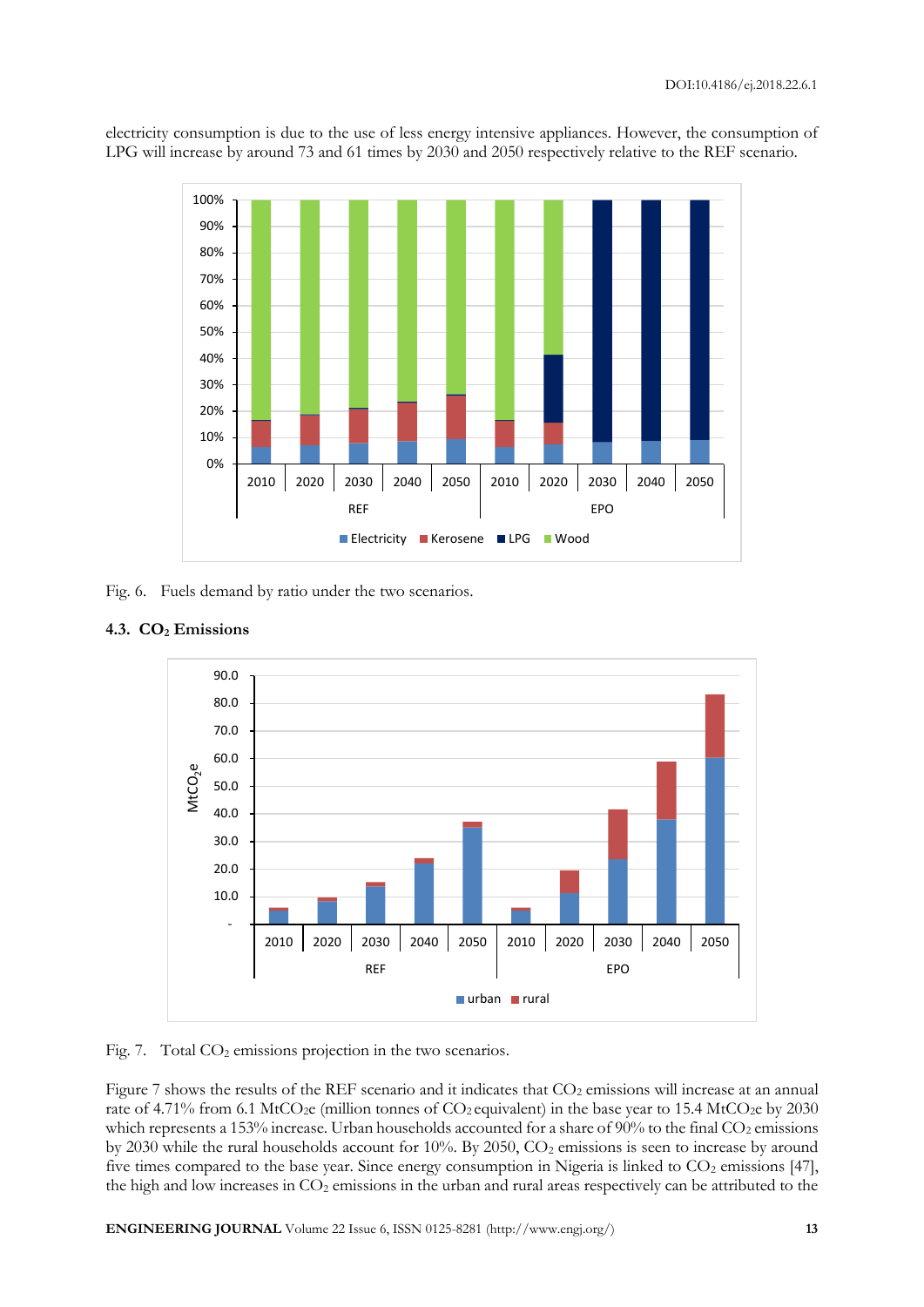increase in urbanisation and thus the demand for energy services gradually increases in the urban areas and gradually drops in the rural areas. Also, this can be attributed to the fact that LEAP doesn't calculate biogenic CO<sup>2</sup> emissions such as emissions from fuelwood in which many Nigerian rural households depend upon for their energy services. LEAP considers biogenic CO<sub>2</sub> emitters as net zero emitters. However, there is a caveat here as we are not certain about the sustainability of biomass consumption in Nigeria. Therefore, further study will be required in this context. The detailed CO<sub>2</sub> emissions projections for the REF scenario are presented in Table 3. Figure 7 also shows the results of the EPO scenario and it indicates that  $CO_2$  emissions will gradually increase at an annual rate of 7.30%, from 6.1 MtCO<sub>2</sub>e in the base year to 41.6 MtCO<sub>2</sub>e by 2030 which represents about seven times increase with respect to the base year. Urban households accounts for over  $50\%$  of the final  $CO<sub>2</sub>$  emissions in 2030 and 2050 respectively.

| <b>Branch</b>         | 2010 | 2020 | 2030 | 2040 | 2050 |
|-----------------------|------|------|------|------|------|
| Urban total           | 5.0  | 8.4  | 13.8 | 22.1 | 35.1 |
| Cooking               | 5.0  | 8.4  | 13.8 | 22.1 | 35.1 |
| Gas                   | 0.2  | 0.3  | 0.5  | 0.8  | 1.3  |
| Kerosene              | 4.8  | 8.1  | 13.3 | 21.3 | 33.9 |
| Lighting <sup>a</sup> | 0.0  | 0.0  | 0.0  | 0.0  | 0.0  |
| Kerosene              | 0.0  | 0.0  | 0.0  | 0.0  | 0.0  |
| Rural total           | 1.1  | 1.3  | 1.6  | 1.9  | 2.1  |
| Cooking               | 1.1  | 1.3  | 1.6  | 1.9  | 2.1  |
| Gas                   | 0.0  | 0.1  | 0.1  | 0.1  | 0.1  |
| Kerosene              | 1.0  | 1.3  | 1.5  | 1.8  | 2.0  |
| Lighting              | 0.0  | 0.0  | 0.0  | 0.0  | 0.0  |
| Kerosene              | 0.0  | 0.0  | 0.0  | 0.0  | 0.0  |
| Grand total           | 6.1  | 9.7  | 15.4 | 24.0 | 37.2 |

Table 3. Breakdown of  $CO<sub>2</sub>$  emissions projections in the REF scenario (MtCO<sub>2</sub>e).

<sup>a</sup>CO<sub>2</sub> emissions reductions from kerosene lighting couldn't be accommodated in the table because it's so small with respect to the unit  $(MtCO<sub>2</sub>e)$ .

It may be noted that  $CO<sub>2</sub>$  emissions from electricity lighting and electrical appliances were not accounted for in Table 3. This is because, LEAP only calculates emissions from the point/source of production; in this case, the electricity generation plants of Nigeria. Thus, if emissions from source of generation were accounted for in this paper, it is expected that the total  $CO<sub>2</sub>$  emissions from the household sector will increase significantly above the current values presented in Table 3 owing to the fact that Nigeria electricity supply system is dominated by fossil fuel (85% natural gas) [48].

Figure 8 presents the comparison of the results of the EPO scenario to the REF scenario and it indicates that final  $CO_2$  emissions will increase in the EPO scenario by 26.3 MtCO<sub>2</sub>e in 2030 which is about 170% compared to the REF scenario. In the same year, larger percentage  $(62.4%)$  of the increase in  $CO<sub>2</sub>$  emissions in the EPO scenario is observed to come from the rural households. This is because, by 2030, over 90% of the rural households that depend on traditional solid biomass for cooking will now be using LPG and this will, in turn, increase CO<sub>2</sub> emissions. The knock-on effect suggests that by 2050, total CO<sub>2</sub> emissions will increase by 46.1 MtCO<sub>2</sub>e which represents approximately 124% increase compared to the REF scenario. This result suggests that the Nigeria energy efficiency policy for the household sector is not effective in terms of CO<sup>2</sup> emissions mitigation. Hence, better policies should be developed in order to meet up with the household sector energy demands as well as limit  $CO<sub>2</sub>$  emissions. Detailed results of the  $CO<sub>2</sub>$  emissions mitigation are shown in Table 4.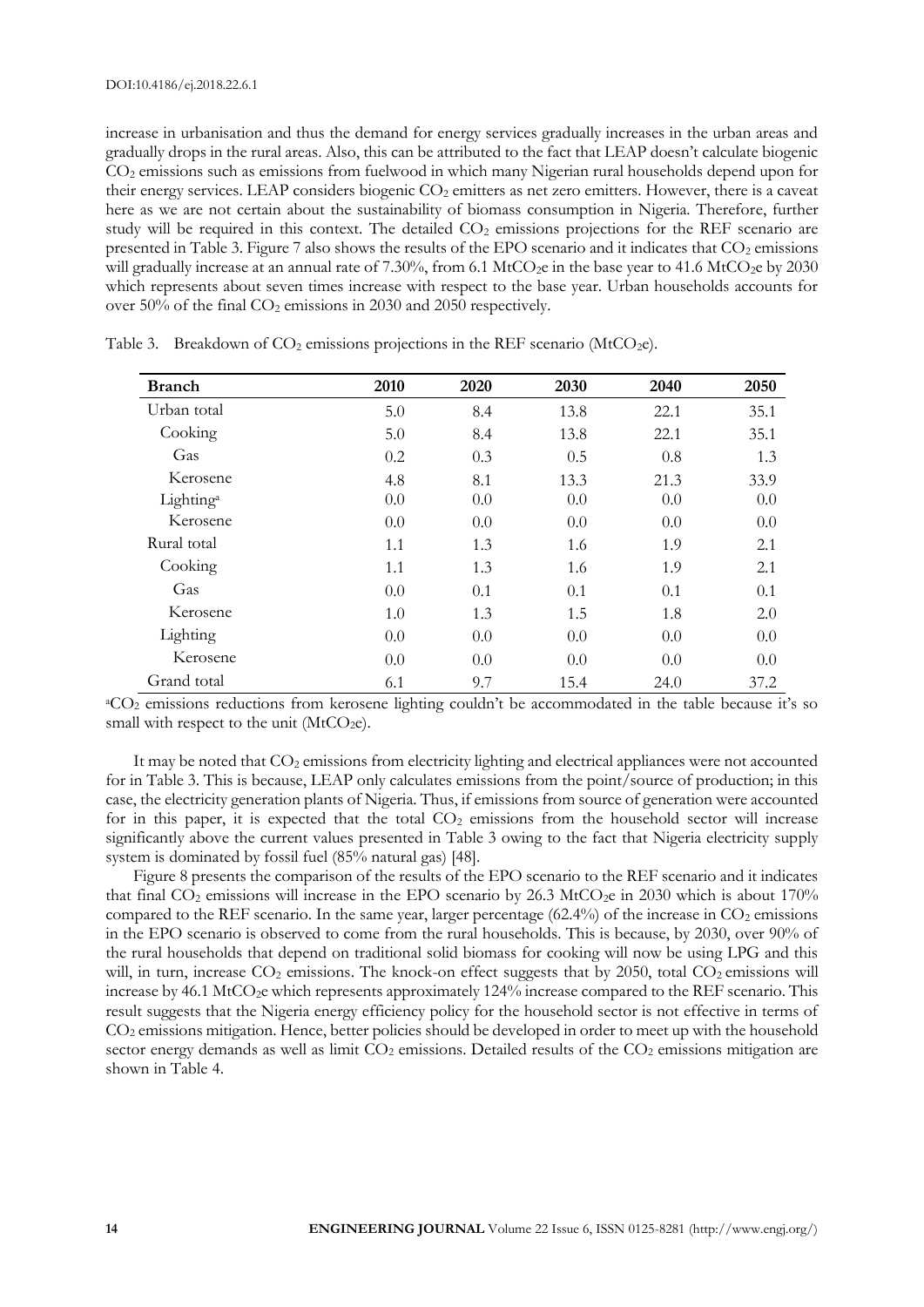

Fig. 8. Comparing total CO<sub>2</sub> emissions reduction.

Table 4. Decomposition of  $CO<sub>2</sub>$  emissions reduction in the EPO scenario compared to the REF scenario  $(MtCO<sub>2</sub>e).$ 

| <b>Branch</b> | 2010 | 2020   | 2030    | 2040    | 2050    |
|---------------|------|--------|---------|---------|---------|
| Urban total   | -    | 3.0    | 9.9     | 15.9    | 25.2    |
| Cooking       |      | 3.0    | 9.9     | 15.9    | 25.2    |
| Gas           |      | 7.1    | 23.1    | 37.2    | 59.1    |
| Kerosene      |      | $-4.1$ | $-13.3$ | $-21.3$ | $-33.9$ |
| Lightingb     |      | $-0.0$ | $-0.0$  | $-0.0$  | $-0.0$  |
| Kerosene      |      | $-0.0$ | $-0.0$  | $-0.0$  | $-0.0$  |
| Rural total   |      | 6.8    | 16.4    | 19.0    | 20.9    |
| Cooking       |      | 6.8    | 16.4    | 19.0    | 20.9    |
| Gas           |      | 7.5    | 17.9    | 20.8    | 22.9    |
| Kerosene      |      | $-0.6$ | $-1.5$  | $-1.8$  | $-2.0$  |
| Lightingb     |      | $-0.0$ | $-0.0$  | $-0.0$  | $-0.0$  |
| Kerosene      |      | $-0.0$ | $-0.0$  | $-0.0$  | $-0.0$  |
| Grand total   |      | 9.8    | 26.3    | 34.9    | 46.1    |

 $bCO<sub>2</sub>$  emissions reductions from kerosene lighting couldn't be accommodated in the table because it's so small with respect to the unit ( $\text{MtCO}_{2}e$ ).

A new energy policy (NEPO) scenario is developed in order to understand how changes in policy could impact the total CO<sub>2</sub> emissions with respect to the EPO and REF scenarios. We consider the option of changing the cooking equipment of all households in both urban and rural areas by 2030. We assume that by 2030 and beyond, the share of cooking technologies in the urban households will be as follows: 30% LPG, 55% electricity and 15% improved wood stove while in the rural areas it will be 30% LPG, 60% improved wood stove and 10% electricity. We also assume that the inefficient traditional woodstoves are replaced with the improved woodstoves having efficiencies of 45% while other variables remain at EPO scenario levels.

The result of the new scenario (Fig. 9) shows that with the introduction of new policies (NEPO scenario),  $CO<sub>2</sub>$  emissions will fall by 70% in both 2030 and 2050 which represents 29.1 and 58.3 MtCO<sub>2</sub>e reduction with respect to the EPO scenario. Furthermore, when compared with the REF scenario, it was observed that  $CO<sub>2</sub>$  emissions will fall by 18.8% (2.9 MtCO<sub>2</sub>e) by 2030 and 32.8% (12.2 MtCO<sub>2</sub>e) by 2050. Hence, we may infer that there is the need to incorporate some new policy programs in the NREEEP from the perspective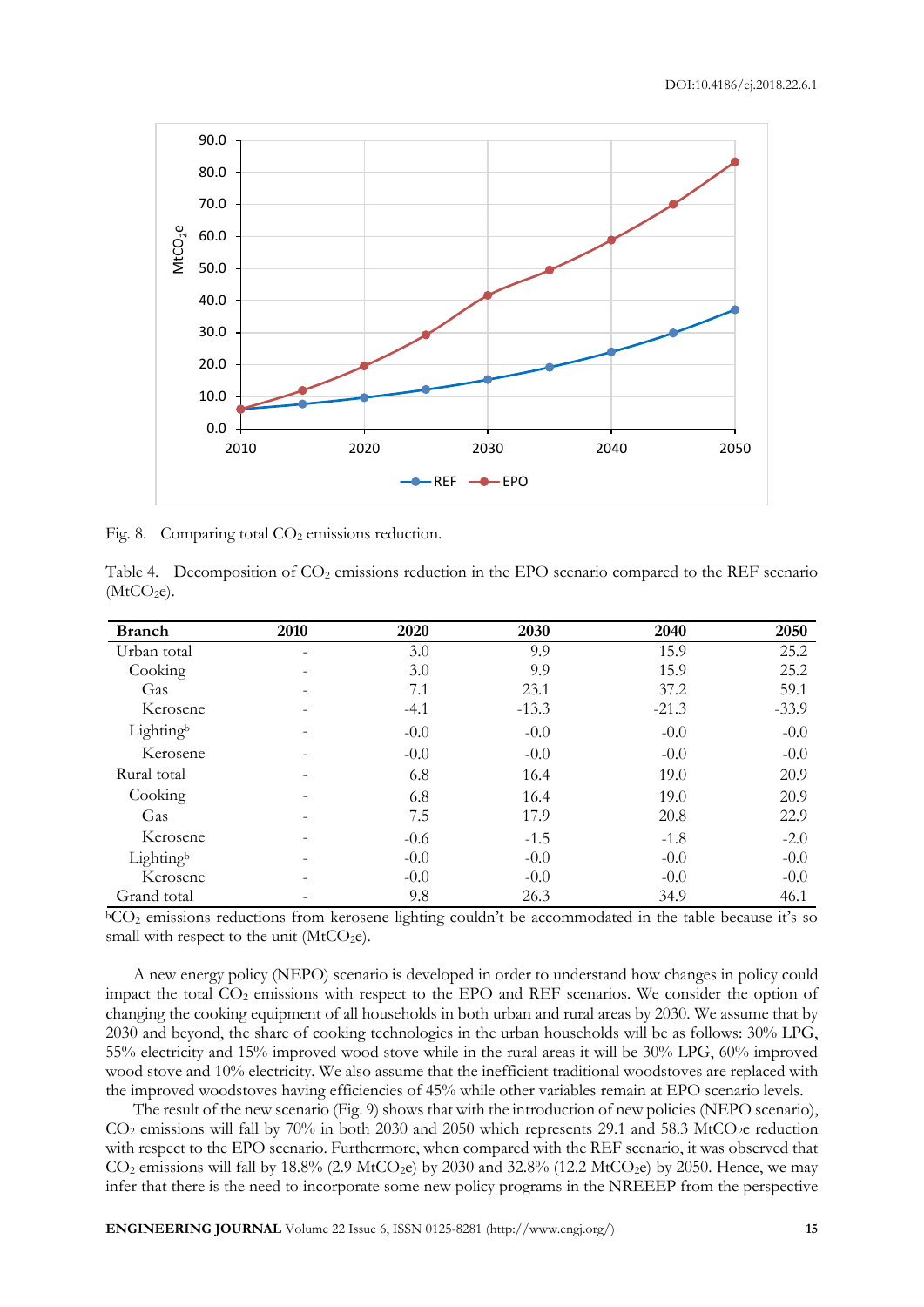of GHG mitigation. Moreover, from energy demand side, our analysis suggests that final energy demand in the NEPO scenario will reduce by around 3.3% by 2050 relative to the EPO scenario. Thus, creating a better trade-off between final energy consumption and CO<sub>2</sub> emissions in the Nigerian household sector. Furthermore, the biomass that will be saved in the NEPO scenario can be used to replace the fossil fuels used in firing boilers in the Nigerian industrial sector which will in turn, further reduce the total  $CO<sub>2</sub>$  emissions of the country.



Fig. 9. Impact of new energy policy on  $CO<sub>2</sub>$  emissions.

## **5. Conclusions and Recommendations**

A preliminary attempt has been undertaken in this paper towards analysing the energy demand and  $CO<sub>2</sub>$ mitigation potentials of the Nigerian household energy policies. We disaggregated the Nigeria household energy service demands into six, which are cooking, lighting, refrigeration, air conditioning, water heating and other electrical appliances for both the urban and rural households. Among all these energy services, cooking continues to remain the most energy intensive activity in the Nigeria residential sector even across the two scenarios. Increase in electrification was also identified to have a similar effect on energy consumption. Our analysis suggests that achieving one goal might impede the realisation of another desirable goal. Nigeria has the potentials of saving huge amount of energy if the conventional pattern of energy usage is changed. However, this will not have a corresponding effect on climate change mitigation most especially in the cooking sub-sector, in the sense that moving away from the use of traditional biomass to LPG for cooking by all households will significantly increase CO<sub>2</sub> emissions. Hence, low-carbon cooking alternatives are required.

To keep the journey towards low-carbon development in Nigeria on the right track as related to the household sector, it is recommended that the use of biogas from wastes, liquid biofuels, improved wood stoves, efficient electric stoves and solar cookers for cooking should be integrated into the NREEEP. In addition to these, we also recommend that these policies should be sustained beyond 2030 and further energy savings and CO<sub>2</sub> mitigation policies should be introduced as new and environmentally friendly cooking technologies are developed. However, there exist technological, financial, political and institutional challenges with regards to deploying these low-carbon technologies in the Nigeria residential sector. Many households especially those in the rural areas are not aware of these technologies and thus, more effort is needed in organising awareness programs. Research and development should be accelerated in the country to develop efficient, affordable and clean cooking fuels and technologies. Renewable energy technologies like solar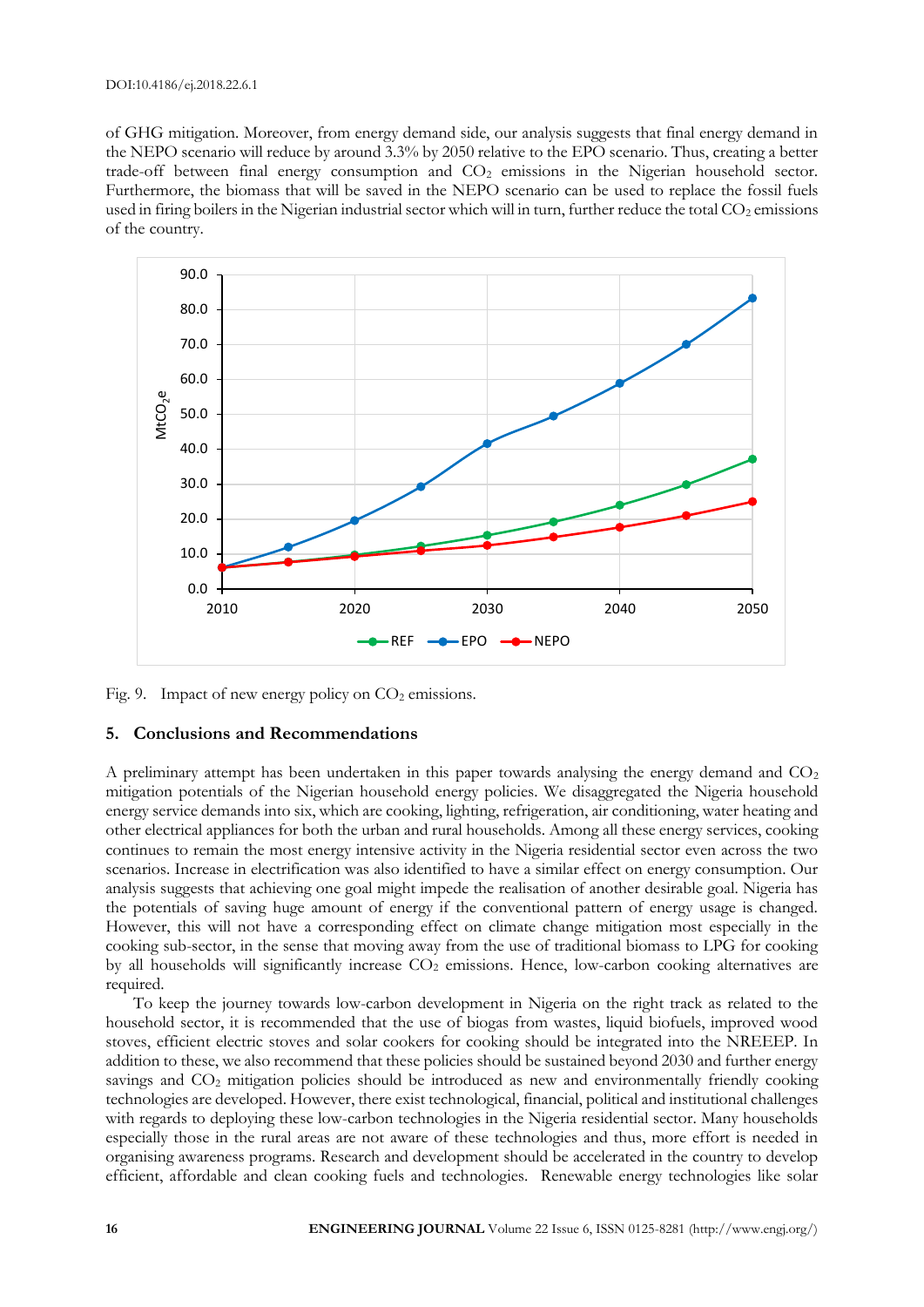cooker requires huge initial capital outlay thus, support in the form of financial/fiscal incentives are still required. With respect to political and institutional frameworks, the National Assembly should back the NREEEP with an act of parliament given the numerous potentials it can bring in the context of energy security and low-carbon economy. This action will also provide a road map of low-carbon development for subsequent governments. Furthermore, the executive arm of government should intensify efforts in strengthening the Energy Commission of Nigeria (ECN) and the Federal Ministry of Environment (FMENV) who are in charge of energy and climate policies respectively, in order to carry out their mandates effectively. This is because, only when policies are backed with the appropriate measures of full implementation can the benefits of the policies be seen.

We suggest going further with this study by assessing the economic implication of the NREEEP as well as other co-benefits it can bring such as the reduction of deaths due to indoor air pollutants. Finally, it is worthwhile to state that our analysis has been limited due to non-availability of data which is a major problem in Nigeria. Notwithstanding, we tried as much as possible to rely on the local data available. Data from foreign organisations was used only where we couldn't find local data, and we made some assumptions based on previous experiences and local experts' opinions. While acknowledging these limitations, we believe that our analysis will be useful to Nigeria policy makers. They can use our results as a preliminary evidence to assess the effectiveness of different household energy policies in order to formulate strategies to help achieve international climate agreements, satisfy unmet energy demand as well as have insights for policy decisions beyond 2030.

## **References**

- [1] R. K. Pachauri and L. A. Meyer, "Synthesis Report: Contribution of Working Groups I, II and III to the 5th Assessment Report of the Intergovernmental Panel on Climate Change," Geneva, Switzerland, 2014.
- [2] P. Attaviriyanupap, "Status of renewable energy in Europe, U.S., and Japan," *Engineering Journal*, vol. 14, no. 3, pp. 57–70, Jul. 2010.
- [3] D. M. Rahman, N. Bin Sakhawat, R. Amin, F. Ahmed, and F. Ahmed, "A study on renewable energy as a sustainable alternative for ensuring energy security in Bangladesh and related socio-economic aspects," *Engineering Journal*, vol. 16, no. 2, pp. 47–52, Apr. 2012.
- [4] K. Kumar.N, V. Subramaniam, and V. Subramaniam, "Real time clock based energy efficient automatic dual axis solar tracking system," *Engineering Journal*, vol. 22, no. 1, pp. 15–26, Jan. 2018.
- [5] FGN. (2013). *Nigeria Post-Disaster Needs Assessment: 2012 Floods* [Online]. Available: https://www.gfdrr.org/sites/gfdrr/files/NIGERIA\_PDNA\_PRINT\_05\_29\_2013\_WEB.pdf [Accessed: 19 Apr. 2017]
- [6] FGN. (2015). *Nigeria Intended Nationally Determined Contribution* [Online]. Available: http://www4.unfccc.int/ndcregistry/PublishedDocuments/Nigeria First/Approved Nigeria%27s INDC\_271115.pdf [Accessed: 6 Jun. 2017]
- [7] ECN. (2014). *National Renewable Energy and Energy Efficiency Policy (NREEEP)* [Online]. Available: http://www.energy.gov.ng/index.php?option=com\_docman&task=doc\_view&gid=109&Itemid=49 [Accessed: 10 Jul. 2017]
- [8] P. C. Stern, K. B. Janda, M. A. Brown, L. Steg, E. L. Vine, and L. Lutzenhiser, "Opportunities and insights for reducing fossil fuel consumption by households and organizations," *Nat. Energy*, vol. 1, no. 16043, 2016.
- [9] N. Davis, "Determination of emission factors from back-up generators. Center for environmental research and technology," University of California at Riverside, 2004. Available: http://www.energy.ca.gov/research/notices/2004-10-06\_seminar/2004-10-06\_DAVIS.PDF [Accessed: 5 Sep. 2017]
- [10] A. Q. Jakhrani, A.-K. Othman, A. R. H. Rigit, and S. R. Samo, "Estimation of carbon footprints from diesel generator emissions," in *Proc. International Conference on Green and Ubiquitous Technology*, 2012, pp. 78–81.
- [11] T. A. Boden, G. Marland, and R. J. Andres, "Global, regional, and national fossil-fuel CO<sub>2</sub> emissions," Carbon Dioxide Information Analysis Center, Oak Ridge National Laboratory, U.S. Department of Energy, Oak Ridge, Tennessee, U.S.A., 2016.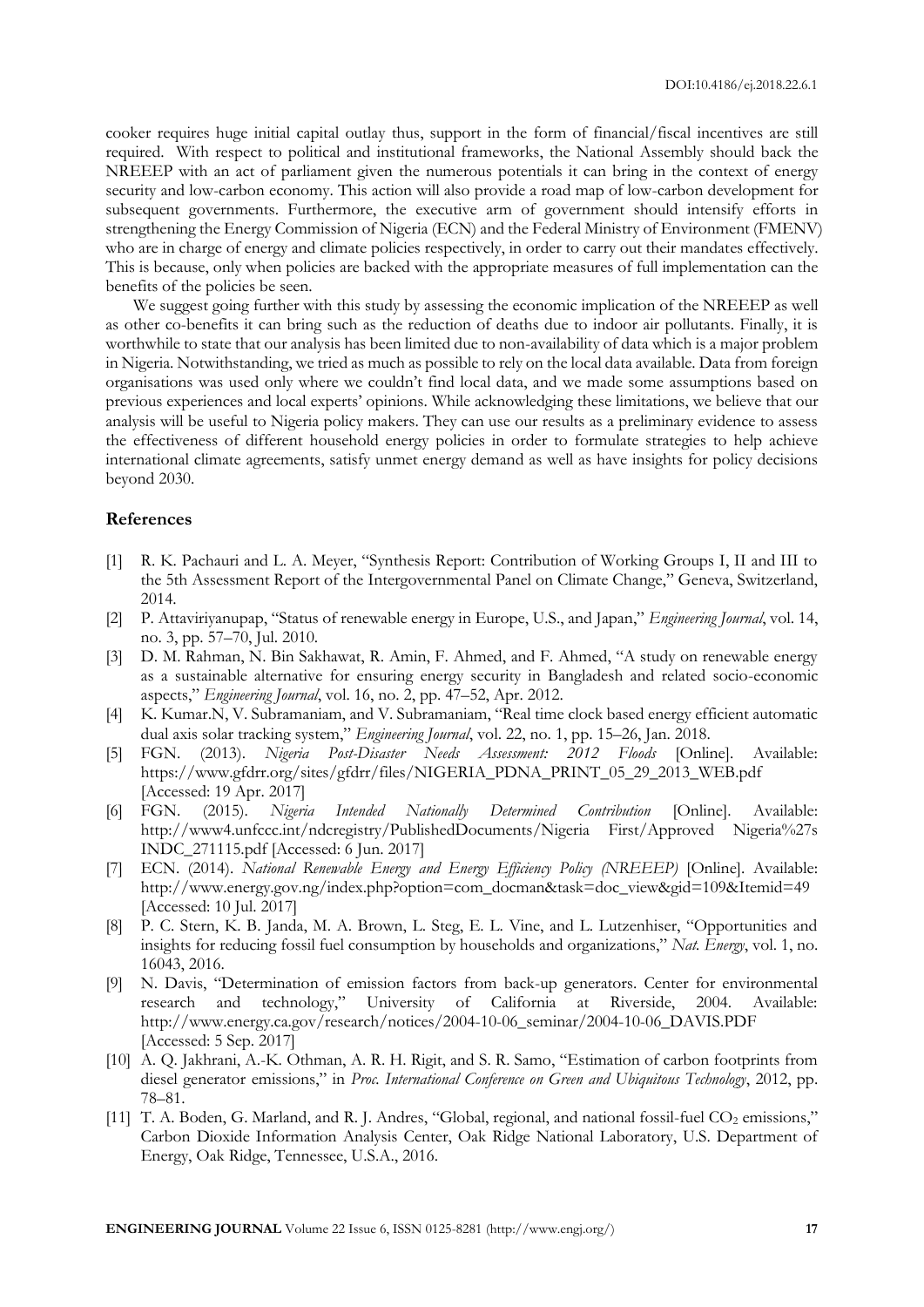- [12] P. Forster, V. Ramaswamy, P. Artaxo, T. Berntsen, R. Betts, D.W. Fahey, J. Haywood, J. Lean, D.C. Lowe, G. Myhre, J. Nganga, R. Prinn, G. Raga, M. Schulz, and R. Van Dorland, "Changes in Atmospheric Constituents and in radiative forcing," in *Climate 2007: The Physical Science Basis. Contribution of Working Group I to the Fourth Assessment Report of the Intergovernmental Panel on C limate Change*. Cambridge, United Kingdom and New York, NY, USA: Cambridge University Press, 2007.
- [13] S. Messner, "Journal of evolutionary economics.', *J. Evol. Econ.*, vol. 7, no. 3, pp. 291–313, 1997.
- [14] T. Fleiter, E. Worrell, and W. Eichhammer, "Barriers to energy efficiency in industrial bottom-up energy demand models—A review," *Renew. Sustain. Energy Rev.*, vol. 15, no. 6, pp. 3099–3111, 2011.
- [15] A. Herbst, F. Toro, F. Reitze, and E. Jochem, "Introduction to energy systems modelling," *Swiss J. Econ. Stat.*, vol. 148, no. 2, p. 112, 2012.
- [16] N. Neshat, M. R. Amin-Naseri, and F. Danesh, "Energy models: Methods and characteristics," *J. Energy South. Africa*, vol. 25, no. 4, pp. 101–111, 2014.
- [17] C. Heaps. (2002). *Integrated Energy-Environment Modeling and Leap* [Online]. Available: http://forums.seib.org/leap/Slides/LEAPSlides.ppt 5. [Accessed: 29 Jan. 2017]
- [18] P. S. Bodger and D. G. May, "A system dynamics energy model of New Zealand," *Technol. Forecast. Soc. Change*, vol. 41, no. 1, pp. 97–106, Feb. 1992.
- [19] R. Kannan and N. Strachan, "Modelling the UK residential energy sector under long-term decarbonisation scenarios: Comparison between energy systems and sectoral modelling approaches," *Appl. Energy*, vol. 86, no. 4, pp. 416–428, 2009.
- [20] S. R. Utsav and M. N. Amrit, "Energy consumption and scenario analysis of residential sector using optimization model–A case of Kathmandu Valley," in *Proc. IOE Graduate Conference*, Institute of Engineering, Kathmandu, Nepal, 2014, vol. 2.
- [21] N. A. Ejigu, "Energy modelling in residential houses: A case study of single family houses in Bahir Dar city, Ethiopia," Master of Science Thesis, KTH School of Industrial Engineering and Management, 2016. Available: https://kth.diva-portal.org/smash/get/diva2:900564/FULLTEXT01.pdf [Accessed: 7 May 2017]
- [22] F. I. Ibitoye, "The millennium development goals and household energy requirements in Nigeria," *Springerplus*, vol. 2, no. 1, p. 529, 2013.
- [23] I. C. Ezema, A. O. Olotuah, and O. I. Fagbenle, "Evaluation of energy use in public housing in Lagos, Nigeria: Prospects for renewable energy sources," *Int . J. Renew. Energy Dev.*, vol. 5, no. 1, pp. 15–24, 2016.
- [24] M. A. Waheed, A. O. Oni, D. A. Fadare, and M. A. Sulaiman, "Assessment of household energy utilization in Ibadan, southwestern Nigeria," *J. Energy Eng.*, vol. 138, no. 4, pp. 179–184, Dec. 2012.
- [25] E. K. O. Kadiri and O. A. Alabi, "Household energy consumption pattern in Offa City, Kwara State Nigeria," *J. Sci. Res. Reports*, vol. 3, no. 11, pp. 1499–1506, 2014.
- [26] I. O. Adelekan and A. T. Jerome, "Dynamics of household energy consumption in a traditional African city, Ibadan," *Environmentalist*, vol. 26, no. 2, pp. 99–110, Jun. 2006.
- [27] A. Shittu, A. Idowu, A. Otunaiya, and A. Ismail, "Demad for energy among households in Ijebu division, Ogun State, Nigeria," *Agrekon*, vol. 43, no. 1, 2004.
- [28] Y. Irimiya, I. A. Humphery, and I. I. Aondover, "Assessment of energy use pattern in residential buildings of Kano and Kaduna northern Nigeria," *Am. J. Eng. Res.*, vol. 02, no. 10, pp. 2320–847, 2013.
- [29] M. O. Oseni, "Households' access to electricity and energy consumption pattern in Nigeria," *Renew. Sustain. Energy Rev.*, vol. 16, no. 1, pp. 990–995, 2012.
- [30] H. Gujba, Y. Mulugetta, and A. Azapagic, "The household cooking sector in Nigeria: Environmental and economic sustainability assessment," *Resources*, vol. 4, no. 2, pp. 412–433, 2015.
- [31] O. Abimbola, A. Amori, O. Omotosho, I. Igbode, D. Omoyeni, and A. Ajayi-Banji, "Investigation of energy use pattern and emission discharge in Nigeria: A case study of south west zone," *Int. J. Eng. Technol. Innov.*, vol. 5, no. 1, pp. 56–65, 2015.
- [32] IEA. (2017). Report of Nigeria Balances [Online]. Available: https://www.iea.org/statistics/statisticssearch/report/?country=Nigeria&product=balances [Accessed: 18 Oct. 2017]
- [33] NBS. (2012). *LSMS–Integrated Surveys on Agriculture: General Household Survey Panel 2010/11* [Online]. Available: http://microdata.worldbank.org/index.php/catalog/1002 [Accessed: 6 Sep. 2017]
- [34] WHO. (2007). "Indoor air pollution: National burden of disease estimates [Online]. Available: http://www.who.int/indoorair/publications/indoor\_air\_national\_burden\_estimate\_revised.pdf [Accessed: 20 Mar. 2017]